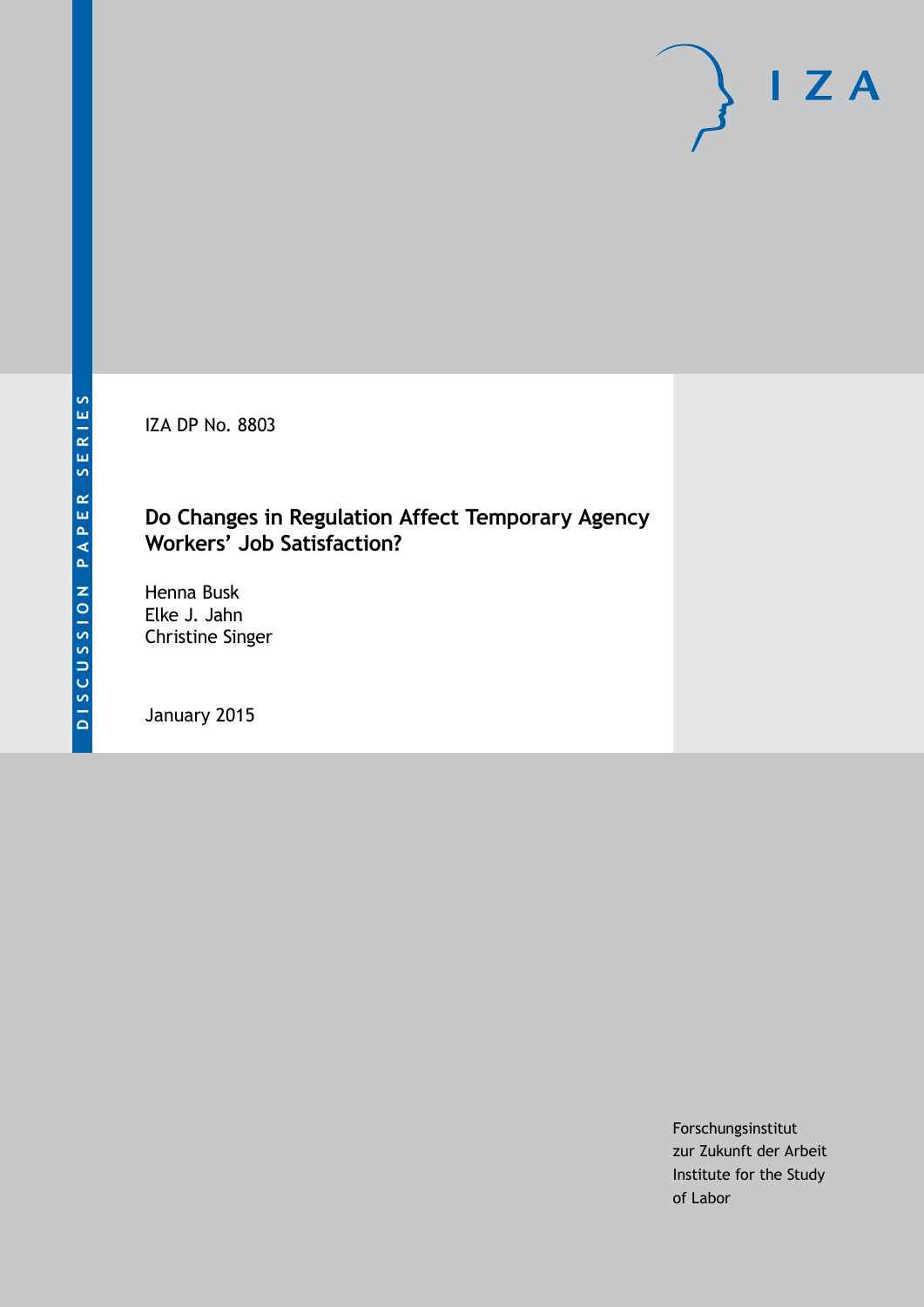# **Do Changes in Regulation Affect Temporary Agency Workers' Job Satisfaction?**

## **Henna Busk**

*University of Jyväskylä*

## **Elke J. Jahn**

*Institute for Employment Research (IAB), University of Bayreuth and IZA*

# **Christine Singer**

*Institute for Employment Research (IAB) and University of Erlangen-Nuremberg*

Discussion Paper No. 8803 January 2015

IZA

P.O. Box 7240 53072 Bonn Germany

Phone: +49-228-3894-0 Fax: +49-228-3894-180 E-mail: [iza@iza.org](mailto:iza@iza.org)

Any opinions expressed here are those of the author(s) and not those of IZA. Research published in this series may include views on policy, but the institute itself takes no institutional policy positions. The IZA research network is committed to the IZA Guiding Principles of Research Integrity.

The Institute for the Study of Labor (IZA) in Bonn is a local and virtual international research center and a place of communication between science, politics and business. IZA is an independent nonprofit organization supported by Deutsche Post Foundation. The center is associated with the University of Bonn and offers a stimulating research environment through its international network, workshops and conferences, data service, project support, research visits and doctoral program. IZA engages in (i) original and internationally competitive research in all fields of labor economics, (ii) development of policy concepts, and (iii) dissemination of research results and concepts to the interested public.

IZA Discussion Papers often represent preliminary work and are circulated to encourage discussion. Citation of such a paper should account for its provisional character. A revised version may be available directly from the author.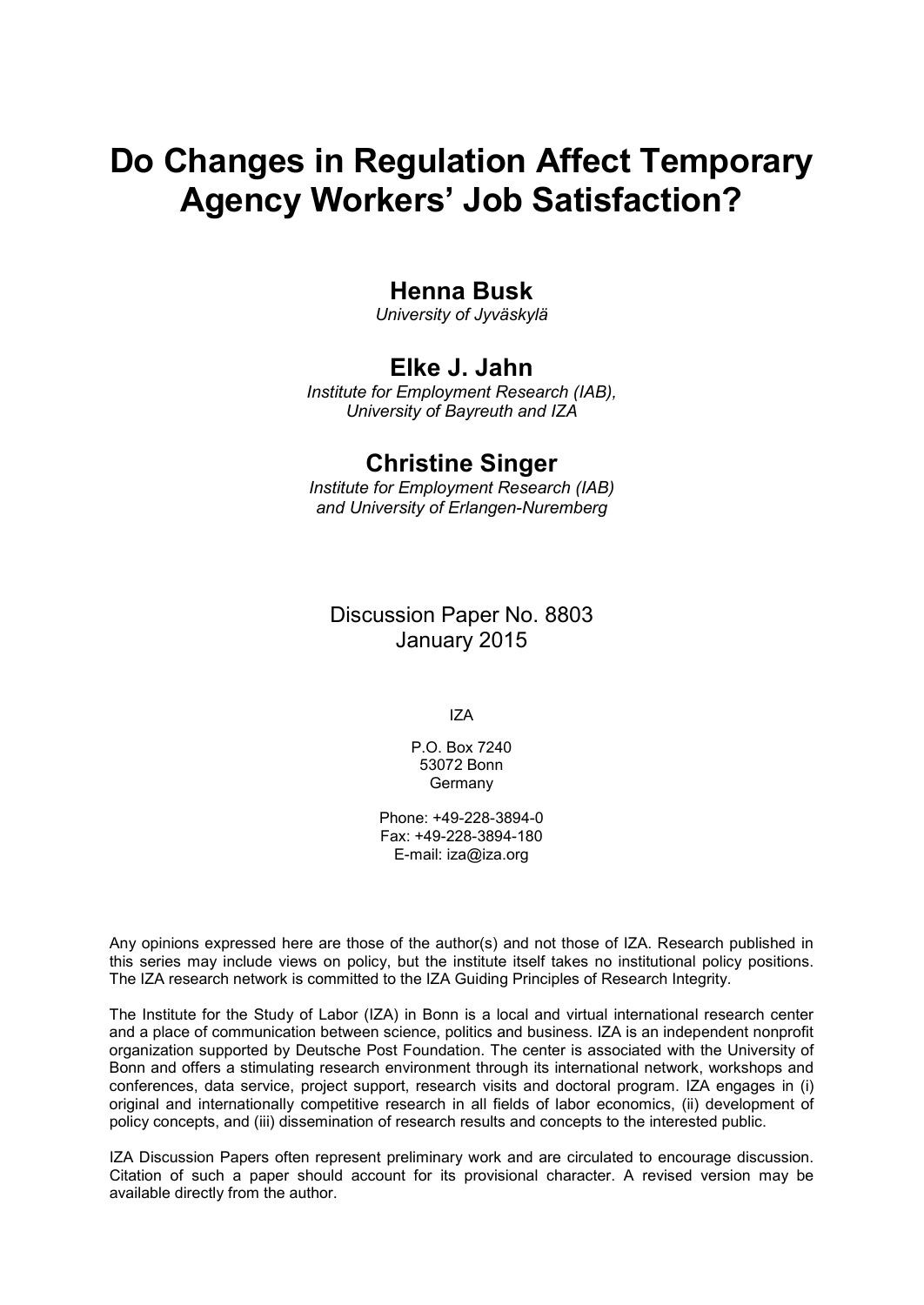IZA Discussion Paper No. 8803 January 2015

# **ABSTRACT**

# **Do Changes in Regulation Affect Temporary Agency Workers' Job Satisfaction?[\\*](#page-2-0)**

This paper evaluates the impact on temporary agency workers' job satisfaction of a reform that considerably changed regulations covering the temporary help service sector in Germany. We isolate the causal effect of this reform by combining a difference-in-difference and matching approach and using rich survey data. We find that the change of the law substantially decreased agency workers' job satisfaction while regular workers' job satisfaction remained unchanged. Further analysis reveals that the negative effect on agency workers' job satisfaction can be attributed to a decrease in wages and an increase in perceived job insecurity. These results are also robust to the use of different specifications and placebo tests.

JEL Classification: J28, J41, J88

Keywords: temporary agency employment, deregulation, job satisfaction

Corresponding author:

Christine Singer Institute for Employment Research (IAB) Regensburger Strasse 104 D-90478 Nuremberg Germany E-mail: [christine.singer@iab.de](mailto:christine.singer@iab.de)

<span id="page-2-0"></span>We would like to thank Petri Böckerman, Kristian Koerselman, Michael Oberfichtner, and Gesine Stephan for their helpful suggestions. We further appreciate comments received from participants at the 2014 EEA meeting, the 2014 EALE meeting and research seminars at the University of Jyväskylä.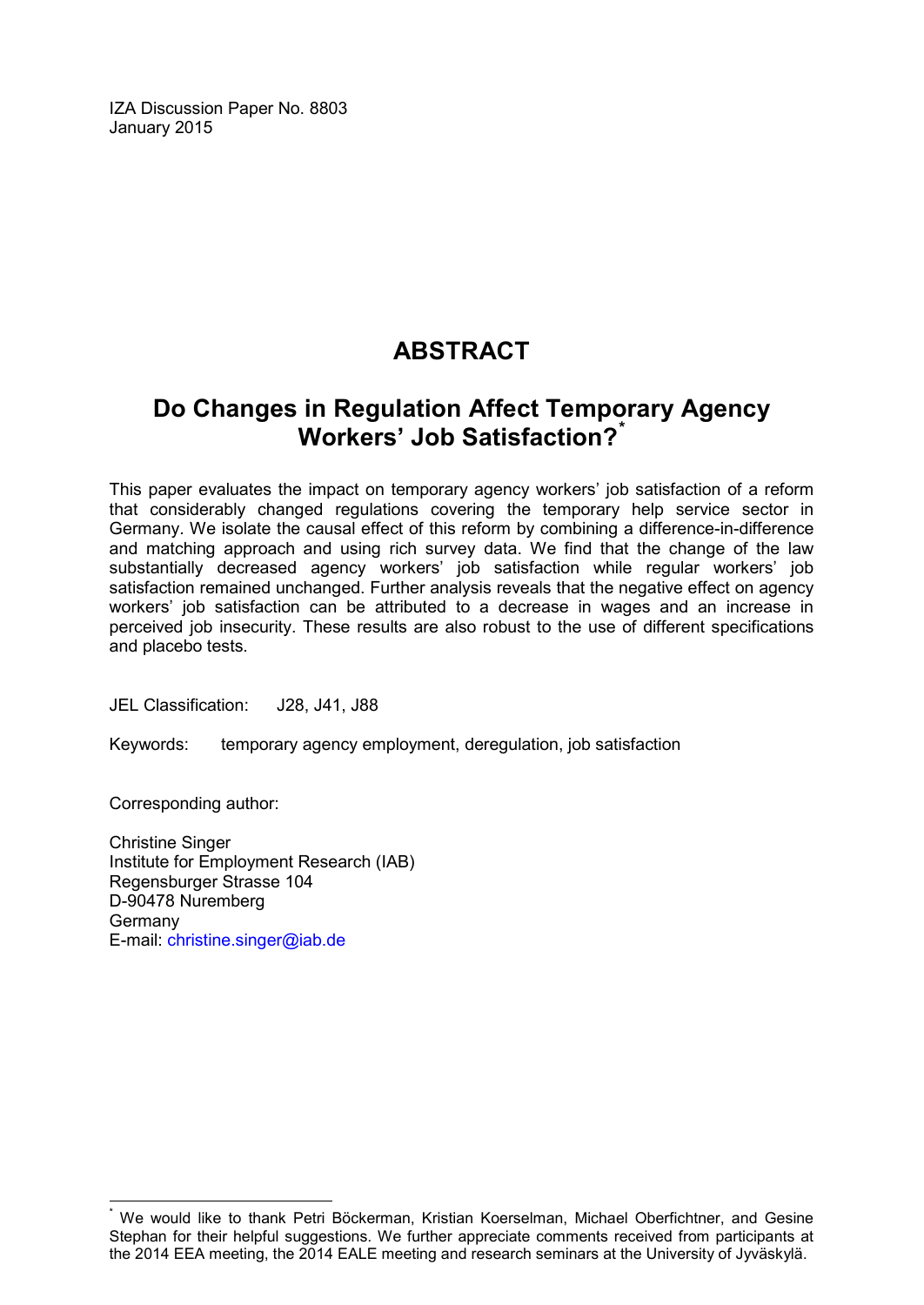#### **1 Introduction**

1

In most European countries, the use of temporary agency employment has been eased over the past two decades, while regulations of permanent contracts were essentially left unchanged (OECD 2013).<sup>1</sup> It therefore comes as no surprise that the temporary help service sector has shown impressive growth throughout Europe. This is one reason why agency employment has become central to the policy debate about increasing labor market flexibility. Specifically, there are concerns that dual labor markets might emerge due to the spot market nature and the poor working conditions of agency jobs (e.g., Boeri 2011, Jahn et al. 2012). Indeed, there is ample evidence that the average wage of agency workers usually lags behind that of permanent staff (e.g., Böheim and Cardoso 2009, Hamersma et al. 2014, Jahn 2010, Segal and Sullivan 1998), they face higher unemployment risks (Antoni and Jahn 2009, Houseman et al. 2009, Autor and Houseman 2010), they have less access to training (Nienhüser and Matiaske 2006), and they are in more work-related accidents (Garcia-Serrano et al. 2011).

To judge whether flexible employment forms in general are favorable compared with other contractual arrangements, the literature increasingly relies on job satisfaction as an aggregate measure for how workers value various job characteristics. The advantage of this measure is that it not only reflects satisfaction with objective working conditions such as job stability or wages, which are common to all contractual arrangements, but it also contains assessments on unobservable or unmeasurable job characteristics such as the importance of inclusion in the work environment (Hamermesh 2001, de Graaf-Zijl 2012, Clark 2001).

The contribution of our paper is to combine two strands of the literature on temporary agency employment. We first draw upon studies investigating the job satisfaction of agency workers, and second, we follow the literature that aims to evaluate the effects of regulations of flexible employment forms. More precisely, we analyze the influence on male agency workers' job satisfaction of a German reform in 2003 that considerably changed regulations regarding the use of temporary agency workers.

The relationship between job satisfaction and flexible job arrangements in general has been the subject of numerous previous studies (for a meta study, see Wilkin 2013). Flexible job arrangements cover a broad set of employment forms, including contingent employment, temporary agency employment, on-call work, fixed-term employment, seasonal jobs, and casual work. Overall, the

 $1$  To ease readability, the terms 'temp job' and 'agency employment' are used as synonyms for 'temporary agency employment', 'temps' or 'agency workers' are used instead of 'temporary agency workers', and 'perms' is used instead of 'regular workers'.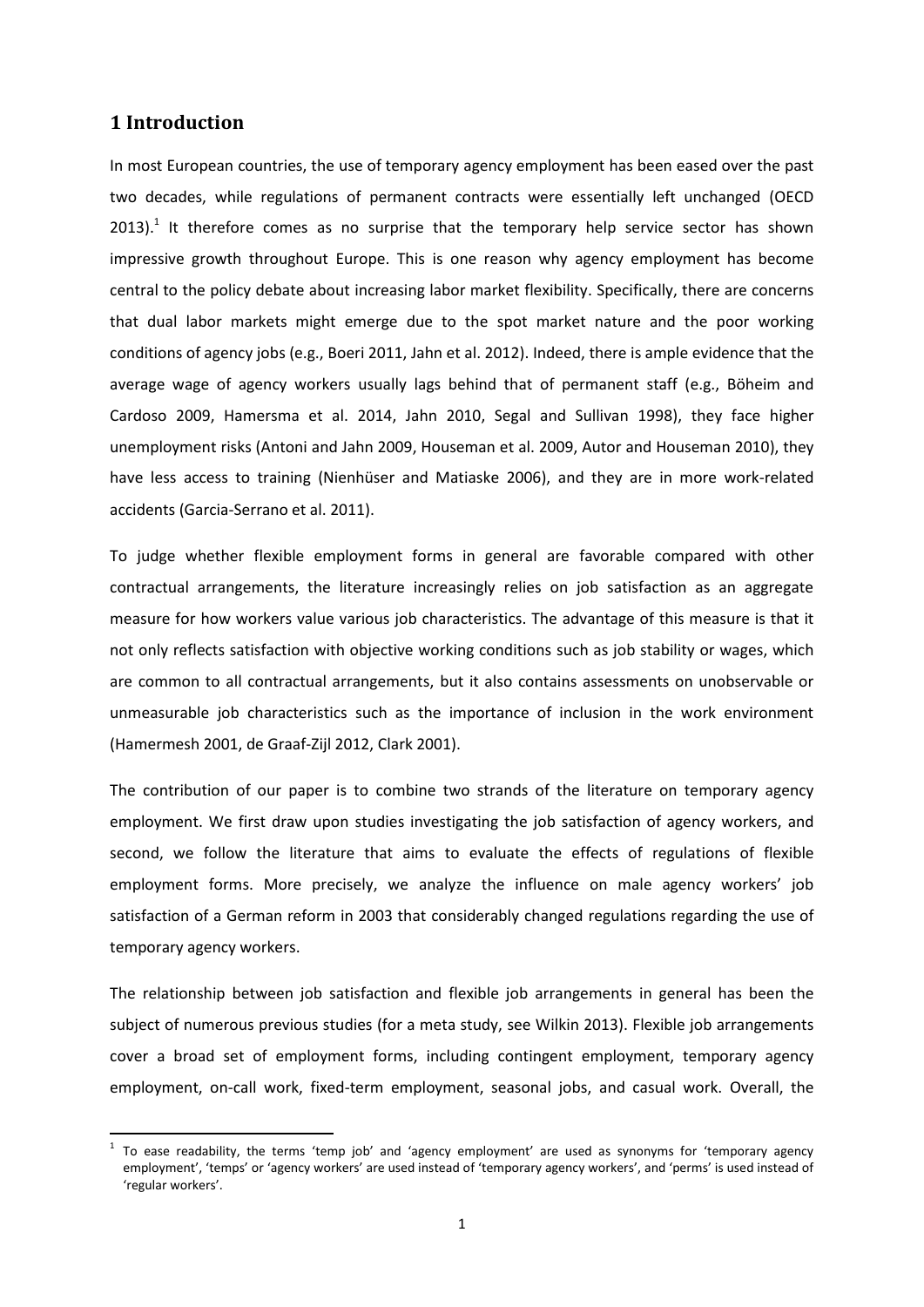literature shows that workers in flexible job arrangements are less satisfied than workers employed in regular jobs, although there is some heterogeneity depending on the type of contractual arrangement. For example, recent studies have shown that workers hired on fixed-term contracts seem to be as satisfied with their jobs as regular workers (e.g., D'Addio et al. 2007, Bardasi and Francesconi 2004, Boeri and Garibaldi 2009, Chadi and Hetschko 2013, Origo and Pagani 2009).

So far, only few studies focus solely on the job satisfaction of temporary agency workers. Those studies consistently find that agency workers experience lower job satisfaction compared with regular workers (Buddelmeyer et al. 2013, de Graaf-Zijl 2012, Grund et al. 2014, Green and Heywood 2011, Wooden and Warren 2004). Much of this difference can be attributed to the content of the job, working non-standard hours, and job insecurity. Investigating the source of job insecurity is of particular importance and requires further investigation because recent evidence shows that perceived job security rather than contractual job insecurity is the driving factor behind this result (Jahn 2013).

Knowledge about how the regulation of the temporary agency sector affects temp workers' job satisfaction and their working conditions is particularly important as national governments increasingly begin to re-regulate this employment form. So far, studies analyzing the consequences of changing the regulations of temporary agency employment have focused on objective outcomes such as employment duration (Antoni and Jahn 2009), the demand for temp workers (Jahn and Bentzen 2012), and the pay gap for temps (Jahn 2010).

To date, there is no study available, which analyzes how changes in regulations of the law covering the temporary help service sector affects temp workers' job satisfaction. However, there are two studies investigating how the strictness of regulations of temporary contracts affects the job satisfaction of workers hired on a fixed-term basis. Using a cross-country sample of fixed-term workers from the European Community Household Panel, Salvatori (2010) analyses the impact of the strictness of regulations of temporary contracts on fixed-term workers' job satisfaction. The author finds that fewer regulations of these jobs are positively correlated with the job satisfaction of fixedterm and permanent workers. That flexible workers' job satisfaction is not only determined by the level of regulation of the contractual type has been shown by Origo and Pagani (2009) using the Eurobarometer. In countries with generous unemployment insurance systems, fixed-term workers are not significantly less satisfied with their jobs. However, if unemployment insurance systems only provide basic insurance against unemployment, fixed-term workers are more dissatisfied.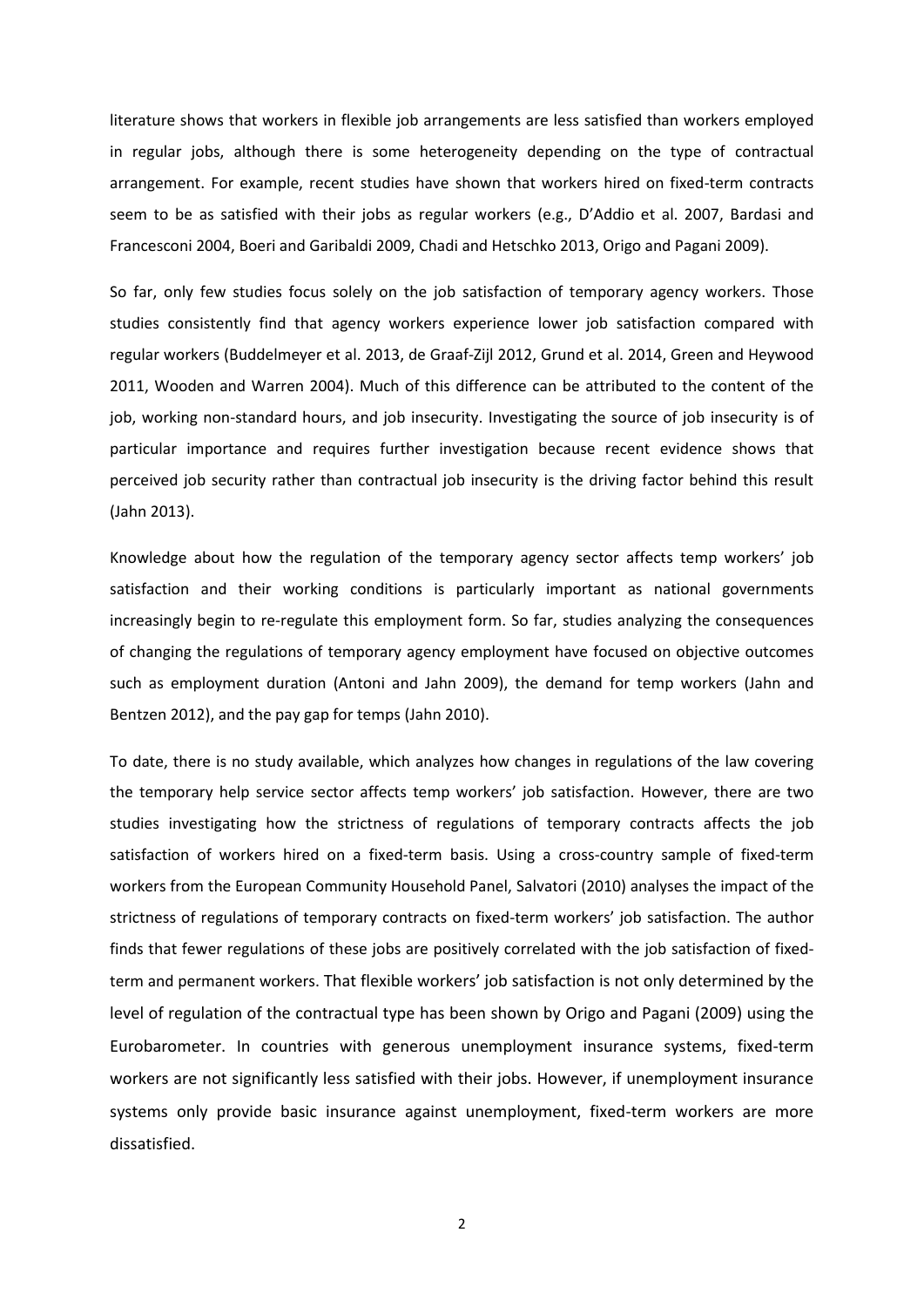To investigate how changes in regulations affect temporary agency workers' job satisfaction, this study follows a different route and exploits longitudinal data for Germany for the period from 2002 to 2006. Using survey data from the German Socio-Economic Panel (SOEP) and combining a difference-in-difference (DID) approach with propensity score (PS) matching, we exploit a quasiexperimental reform in 2003 that only affected agency workers. Thus, we compare the job satisfaction of temps and perms while controlling for selection into temporary agency work based on a rich set of control variables.

We find that agency workers' job satisfaction decreased considerably after the reform. We also show that the negative effect on agency worker's job satisfaction can be partially attributed to a drop in wages and an increase in perceived job insecurity. Our results might also be of interest for other countries because Germany is one of the biggest markets for temporary agency work worldwide. In 2012, the share of agency workers among the total population was approximately 2.2 percent, which is well above the European average of 1.6 percent. For comparison, in 2012, the share of agency workers was 3.8 percent in the UK, 2.7 percent in the Netherlands, 2.0 percent in France, 1.4 percent in Japan, and 2.0 percent in the US (CIETT 2014).

The remainder of the paper is organized as follows. In Section 2, we describe the institutional background. Section 3 explains our estimation strategy, while in Section 4, we describe the data set used and provide descriptive statistics for the dependent and independent variables. Section 5 presents the estimation results. The presentation of the baseline results is followed by a number of robustness checks. Finally, we investigate the specific working conditions that might drive the negative effect on job satisfaction. Section 6 summarizes and concludes the paper.

#### **2 Institutional Background**

During the past decade, the temporary help service sector has grown substantially in Germany; the share of temp workers increased from approximately 1.3 percent of the wage and salary workforce in 2001 to approximately 3 percent in 2013 (Figure 1). In 2013, on average 840,000 workers were employed in this sector. When investigating labor market flows, however, it becomes evident that the temporary help service industry is even larger than the stock figure suggests. For example, in 2013, approximately 950,000 new temp jobs were concluded, and 1.1 million temp jobs were dissolved.

Figure 1 also documents that the agency sector has particularly grown after the reform in 2003, which is described in detail below. Firms mainly use agency employment as a buffer over the business cycle: During the recent economic crisis, the number of agency workers dropped quite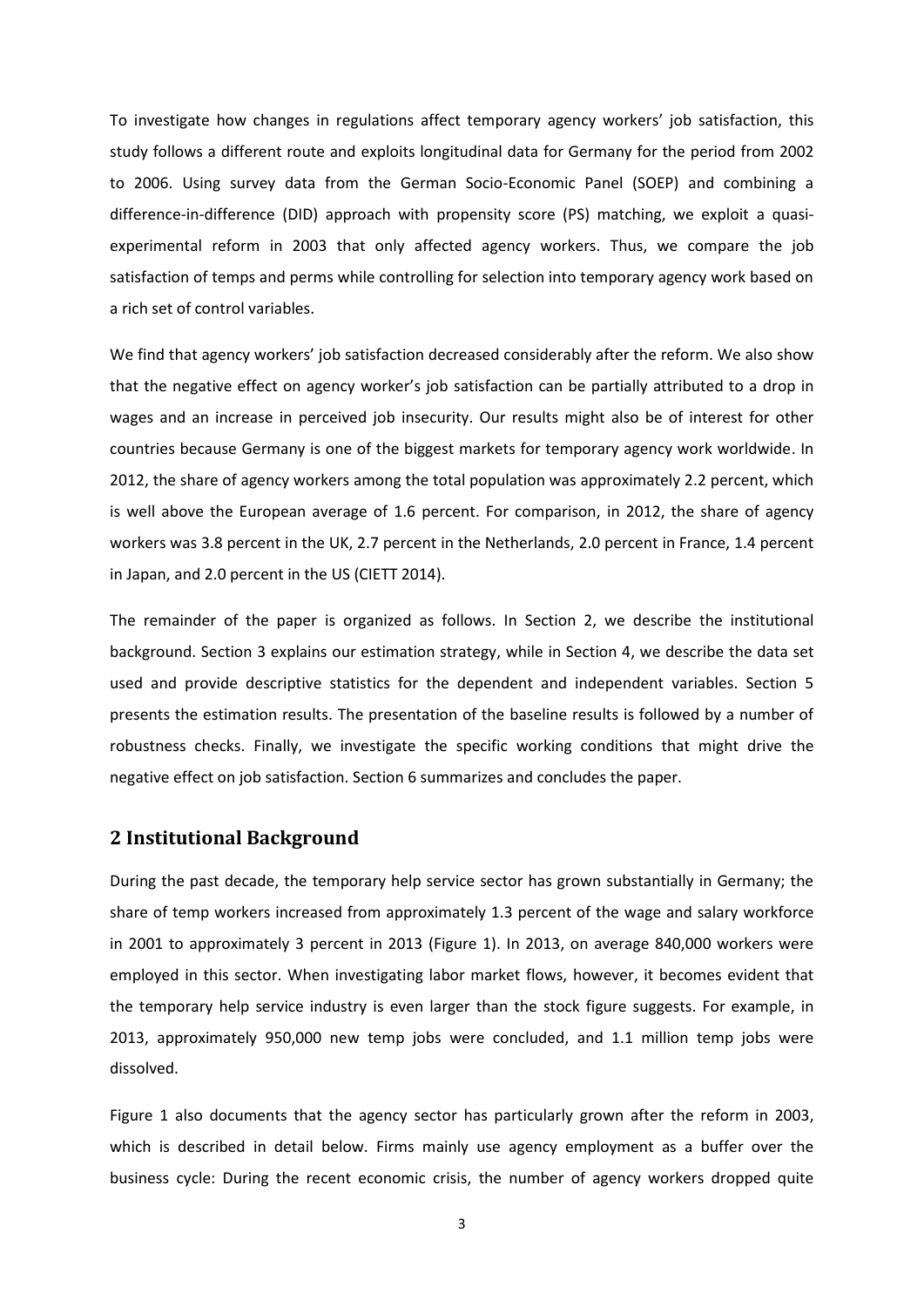dramatically. Approximately 70 percent of the total job loss during the Great Recession was due to mass lay-offs in the temporary help service sector (Federal Employment Agency, 2014). Figure 1 also shows that the sector recovered immediately after the crisis.

#### [Figure 1 about here.]

In Germany, temporary agency employment is regulated by the Labor Placement Act, which governs the sector with specific regulations. One key element of this law is to regulate the tripartite employment relationship between a temporary work agency, an agency worker and the user firm. Workers are employed by the temporary work agency, which hires them out to a user firm. The wages and terms of employment are fixed in the contract between temp worker and the agency; the user firm then supervises and assigns tasks to the temp. Standard labor law applies to all workers in Germany, which implies that agency workers are entitled to health insurance, pension benefits, paid vacation, unemployment benefits and, after a trial period of six months, employment protection.

Since its first implementation in 1972, the Labour Placement Act has been modified several times (for details, see Antoni and Jahn 2009; Burda and Kvasnicka 2006). For the purpose of our study, the reforms in 2002 and 2003 are important. Until 2002, there were three main regulations affecting employment contracts between agencies and temp workers. First, the maximum period of assignment limited the assignment period at the same user firm to 12 months without interruption. After this period, the agency was required to replace the worker with another worker to perform the same task. If the agency could not find a follow-up assignment at another user firm, it was required to dismiss the worker. Second, the synchronization ban stated that the length of the employment contract between a temp agency and a temp worker had to exceed the length of an assignment to a user firm by at least 25 percent, even when no follow-up assignment was available. An exception was possible for the first assignment. The aim of this regulation was to create an incentive for agencies to bridge periods of non-assignment if there was no immediate follow-up assignment at hand. Third, the re-employment ban only permitted a one-time termination of an employment contract and a worker's subsequent re-employment.

Starting on January 1, 2002, the maximum period of assignment was extended to 24 months. Moreover, after being assigned for more than 12 months at the same user firm, the principle of equal pay applied, i.e., agency workers were entitled to the same remuneration as workers hired directly by the user firm. Both components of the reform should have increased temp workers' job satisfaction because a longer maximum period of assignment could potentially prolong the employment duration with the agency and thus increase job security. Because temps in Germany are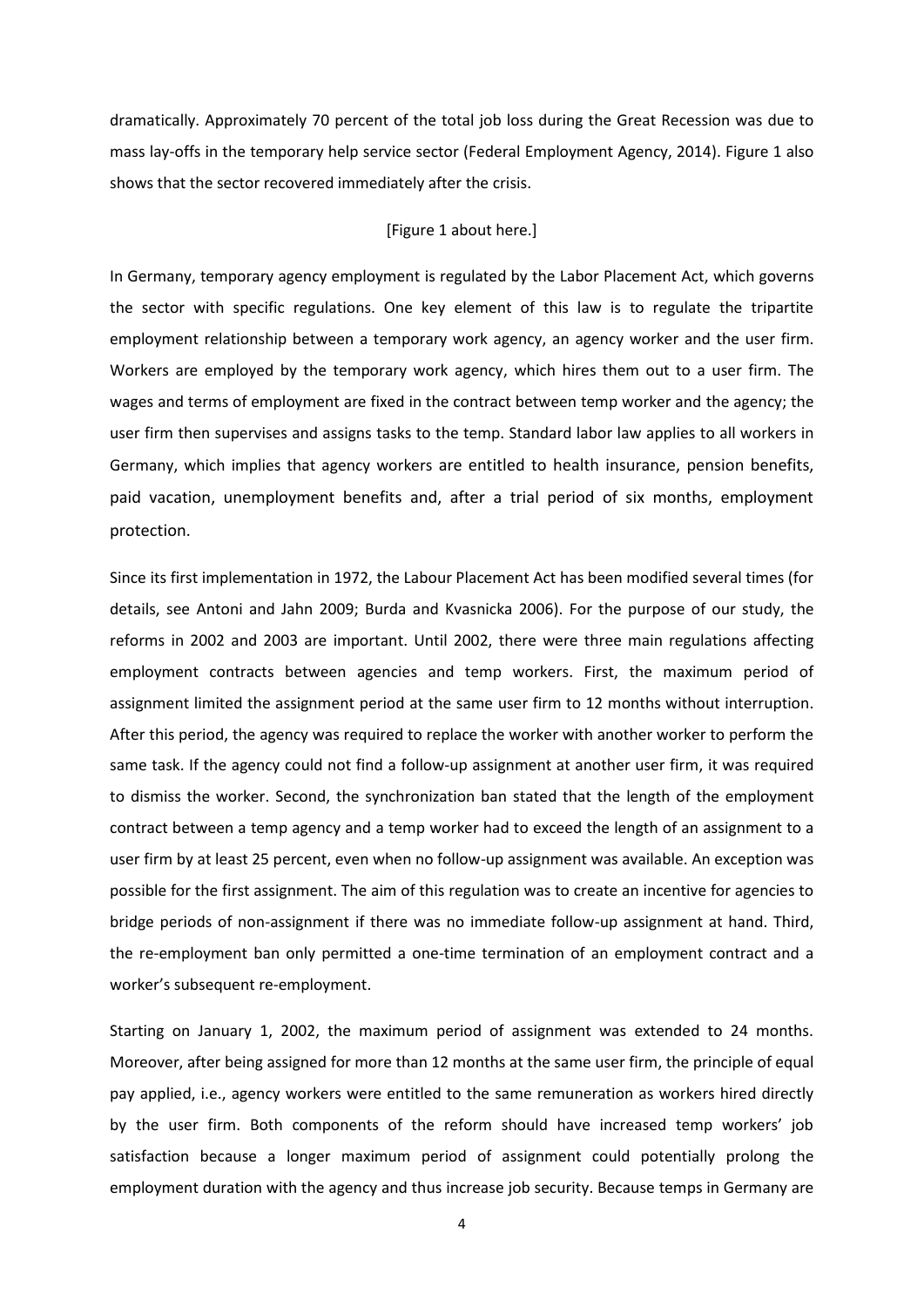paid approximately 25 percent less than comparable regular workers (Jahn 2010), we would also expect that the introduction of the principle of equal treatment after 12 months of assignment should have had a positive effect on temps' job satisfaction.

The reform we exploit in this paper came into effect on January 1, 2003, and had a transition period of one year until all changes became legally binding on January 1, 2004. Starting on January 1, 2003, the maximum period of assignment, the synchronization ban and the re-employment ban were eliminated. Moreover, agencies that used a sectoral collective agreement could deviate from the wages and working conditions of the user firm that the temp worker was assigned to. Agencies that did not sign a collective agreement were required to apply the principle of equal pay from the first day of an assignment. At the beginning of 2003, there were barely any collective agreements in the temporary help service sector. For this reason, the law guaranteed a transition period of one year to provide agencies time to negotiate collective agreements. Thus, this regulation set a high incentive for agencies to implement a collective agreement. Otherwise, wage costs would have increased considerably. Therefore, it comes as no surprise that the first (major) collective agreement in this sector was concluded in May 2003. By the end of 2003, approximately 97 percent of all agencies had signed a collective agreement (Jahn 2010). Consequently, the principle of equal treatment had lost any importance by the beginning of 2004.

We argue that the reform in 2003 might have had important implications for agency workers' job satisfaction. First, when the synchronization and the re-employment ban were eliminated at the beginning of 2003, agencies and user firms gained considerable flexibility. An agency could not only dismiss temp workers as soon as an assignment ended at a user firm but also re-hire them when needed rather than providing a bridge during a period of non-assignment. This reform likely corresponded to a decrease in employment stability and job security for agency workers. Therefore, we expect that the elimination of both the re-employment ban and the synchronization ban negatively affected job satisfaction. At the same time, the introduction of an unlimited assignment period could have had a positive effect on employment duration with the agency, on job security and thus on job satisfaction.

Regarding the introduction of collective agreements in the temp sector at the beginning of 2004, one would at first sight expect that this affects temp workers' job satisfaction positively. A higher representation by unions should come with better working conditions like the introduction of working time accounts, the regulation of the maximum working time per day, and higher wages.<sup>2</sup>

<sup>2</sup> Nevertheless, wage gaps between temps and the staff of user firms remained possible if the wages in the user firm's collective agreement were higher than the wages in the agency's collective agreement (Jahn 2010).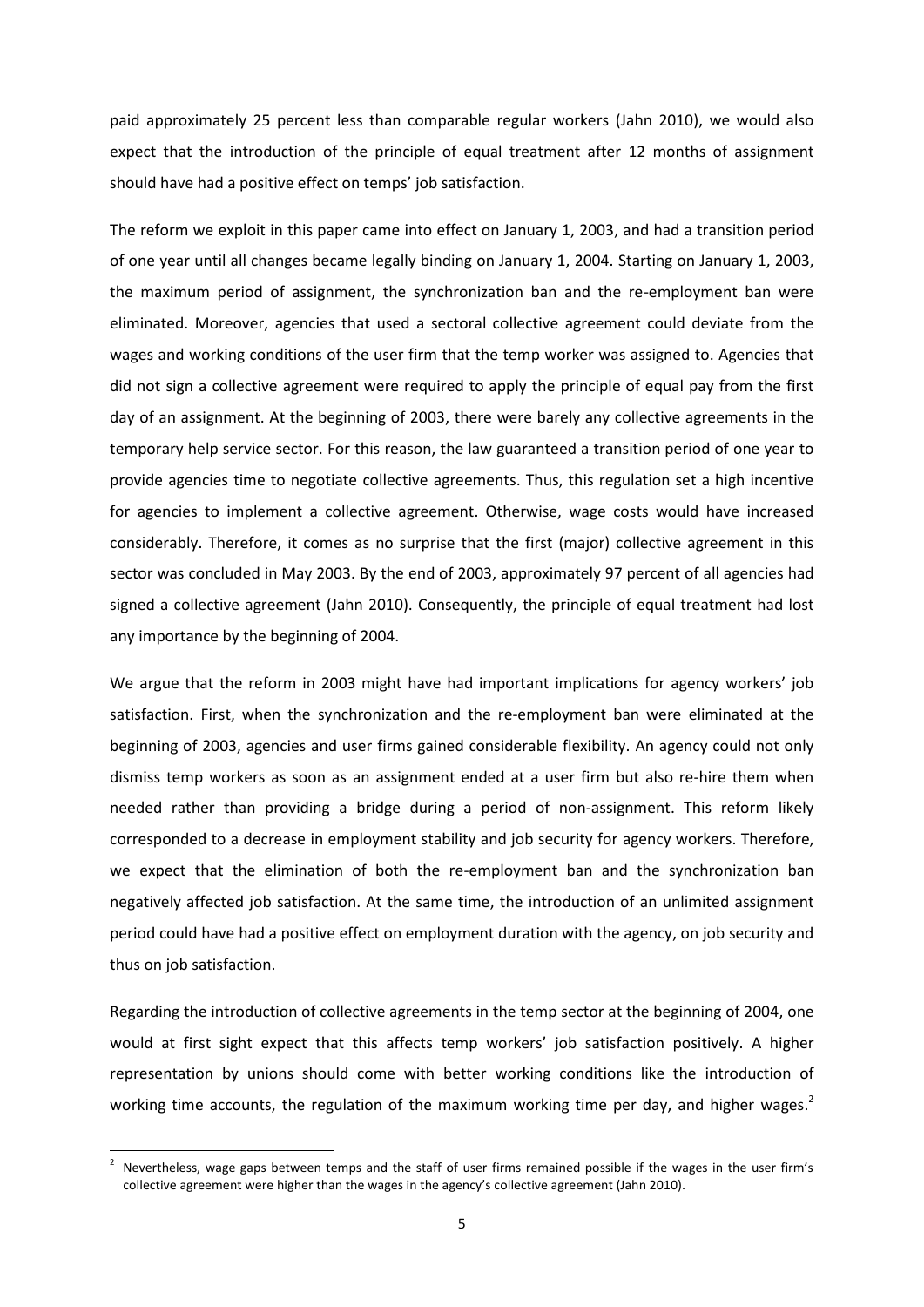However, a drop in wages is also possible because first, workers with long assignment periods lost the right for equal pay. Second, overtime compensation is rather high in Germany and temps often have to work overtime. If overtime is balanced by working time accounts instead by overtime compensation temp workers' overall remuneration might have decreased. We would thus expect that this part of the reform negatively affected temps' job satisfaction.

To sum up, it is ambiguous whether these changes affected the job satisfaction of temporary agency workers positively or negatively.

#### **3 Empirical Strategy**

The difficulty when evaluating the effects of the reform is that the contractual regulations came into effect in January 2003, while the regulation concerning remuneration only became legally binding in January 2004. This Section describes how we evaluate the impact of the reform and how we address the transition period.

To identify the causal effect of the reform we exploit the fact that the reform only affected agency workers and not workers in regular employment. Assuming that job satisfaction is a summary indicator for satisfaction with the entire set of working conditions, the effect on temps' job satisfaction can be evaluated using a DID design. The most crucial assumption when applying a DID approach is the parallel trends assumption. The validity of the parallel trends assumption is necessary to obtain a counterfactual outcome value for the treated group after the reform because for this group, the non-treatment outcome is not observable. In our case, this assumption requires that the job satisfaction of temporary agency workers (the treatment group) and regular workers (the control group) follows a parallel trend over time (parallel change of absolute job satisfaction). However, temps and perms differ in many characteristics, including job satisfaction and its evolution over time. For this reason, we follow, e.g., Halla and Zweimüller (2013), and additionally apply propensity score (PS) matching. Ideally, after matching, the control and treatment group should be comparable in terms of decisive socio-economic characteristics, and trends should be similar after having established a well-balanced sample. We then compare job satisfaction between both groups and over time obtaining a DID estimate.

Moreover, the reform of the law covering the temporary help service sector took place during the Hartz Reforms, which came into effect between 2002 and 2006. In addition to restructuring the Public Employment Service, these reforms changed the eligibility criteria for unemployment benefits. Although the Hartz Reforms did not affect regulations for employed workers, they might have still indirectly affected workers who were at risk of becoming unemployed. This is the second reason for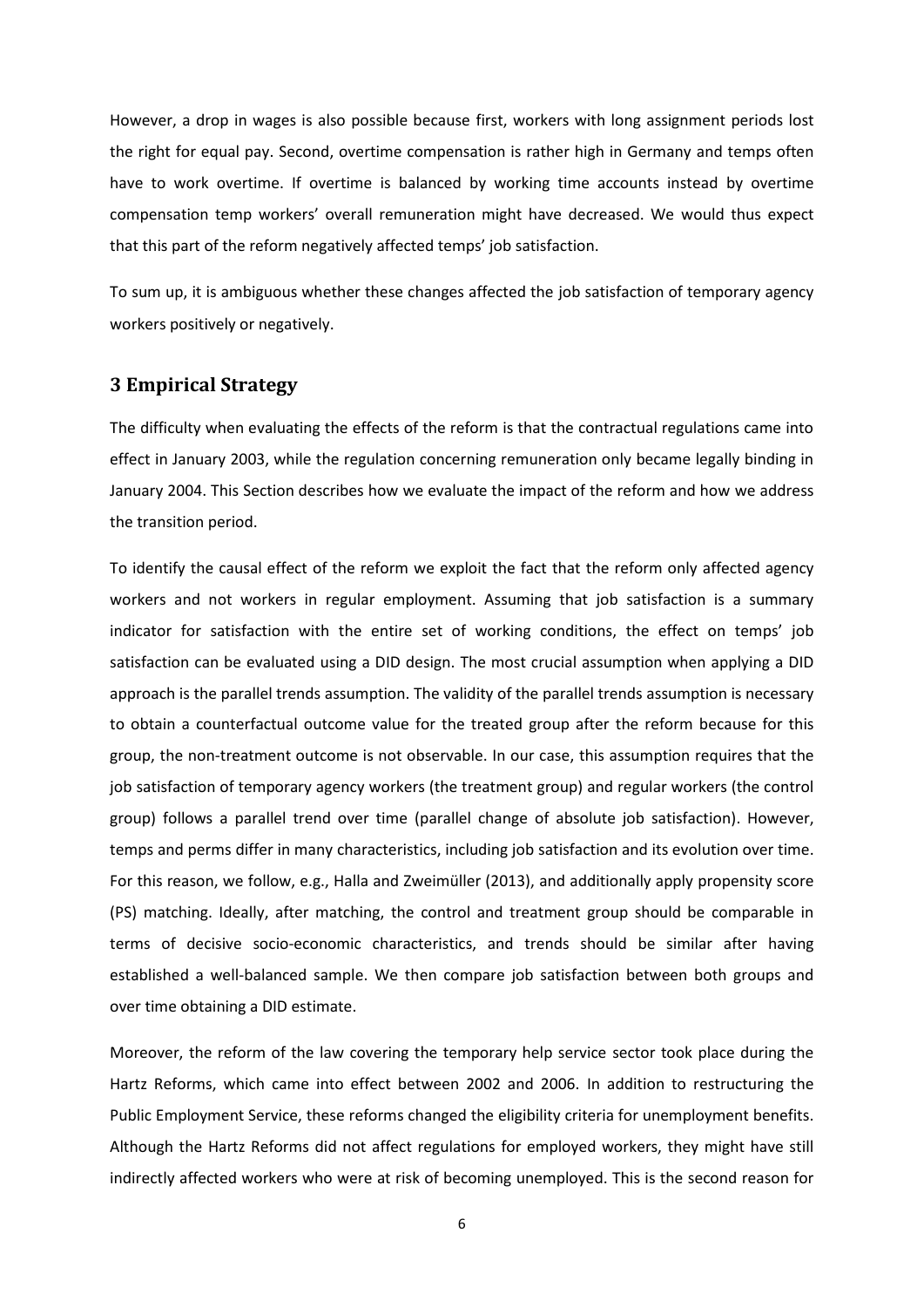combining PS matching and DID. Using employment biographies to match workers, we can rule out that these changes might have affected the treatment and control groups differently.

Finally, PS matching allows us to control for a potential compositional bias of temp workers before and after the reform. This bias may occur because we rely on an unbalanced panel due to the limited number of temporary agency workers in the SOEP (see Section 4). Consequently, we cannot follow the same group of perms and temps before and after the reform, which implies that the composition of both the temp and perm workers might change by observation year. To take into account that the temp workers in our sample differ in characteristics before and after the reform, we match to each temp worker a weighted control group for each year separately.<sup>3</sup> We implement the PS matching approach by performing nearest-neighbor propensity score matching with 20 neighbors and replacements based on a logit model and the full sample. $<sup>4</sup>$  To meet the conditional independence</sup> assumption, we match on 'pre-treatment characteristics', i.e., characteristics that are themselves not influenced by the status of being a temp worker (Caliendo and Kopeinig 2009). Section 4 discusses the variables that we regard as essential for this assumption to hold.

Using the sample of the matched treatment and control group, in a second step, we can apply the DID estimator to obtain the reform effect. The baseline DID model is estimated using pooled ordinary least squares (OLS):

$$
JS_{it} = \beta_0 + \beta_1 temp_{it} + \beta_2 reform + \beta_3 (temp_{it} * reform) + \theta_t + \gamma X_{it} + \varepsilon_{it}.
$$
 (1)

where  $JS_{it}$  denotes the dependent variable (overall job satisfaction) of worker *i* ( $i = 1, ..., N$ ) in year *t*  $(t = 2002, \ldots, 2006)$ .  $temp_{it}$  is equal to 1 if an individual reports as an agency worker in a given year and thus belongs to the treatment group and is 0 otherwise. The variable  $reform$  captures the introduction of the reform and is equal to 1 in the years after the reform and 0 before. In addition, we include  $\theta_t$ , absolute time-fixed effects (calendar year dummies), and a vector  $X_{it}$  of controls as described in Section 4. Finally,  $\beta_3$ , the coefficient of the interaction term ( $temp_{it} * reform$ ), is the parameter of primary interest because it captures the effect of the reform on temps' job satisfaction, provided that  $\beta_1$  and  $\beta_2$  describe the counterfactual change in job satisfaction in the absence of treatment.

We further address this problem by comparing selected characteristics of the (matched) temps before and after the reform. We find that they do not differ (see Table A.1).

 $4$  Caliendo and Kopeinig (2008) provide a comprehensive discussion of the propensity score approach.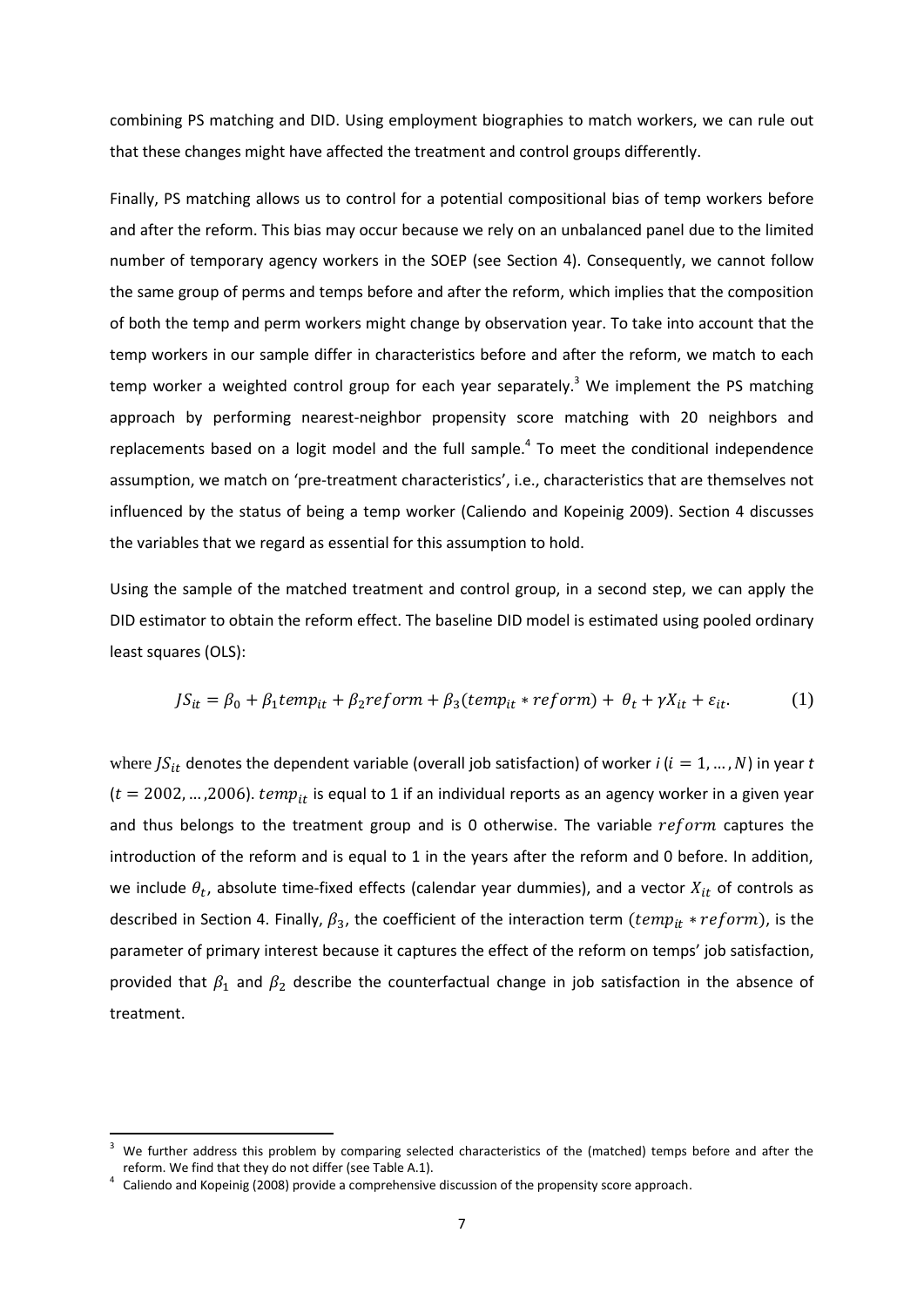Equation (1) might be restrictive in two ways. First, pre- and post-treatment dynamics  $(\theta_t)$  are assumed to be the same for perms and temps. Second, we assume that the treatment effect occurs only in the first period after treatment and that this shift of  $\beta_3$  remains permanent over time.

To test whether the estimates are correctly identified, we follow Mora and Reggio (2012) and define two alternative DID models that allow for more flexibility. First, Equation (2) additionally includes the group-specific linear trends trend<sub>t</sub> and (trend<sub>t</sub> \* temp<sub>it</sub>), which capture differences in group dynamics both before and after treatment. The treatment effect is still identified by  $\beta_3$ , provided that the counterfactual for the average change in job satisfaction of the treated group now corresponds to  $\beta_2$ ,  $\beta_4$ , and  $\beta_5$  because including the trends changes the identifying assumption by assuming parallel growth. While the parallel trends assumption requires that average changes in job satisfaction are comparable between perms and temps in the absence of treatment, the parallel growths assumption requires that the growth paths (absolute change plus acceleration) in job satisfaction are comparable. Insignificant differences in parallel growth paths between the treated and the control group ( $\beta$ <sub>5</sub>) are considered to be a test for the compliance of parallel growth and parallel paths (for details, see Mora and Reggio 2012).

$$
JS_{it} = \beta_0 + \beta_1 temp_{it} + \beta_2 reform + \beta_3 (temp_{it} * reform) +
$$
  

$$
\beta_4 trend_t + \beta_5 (trend_t * temp_{it}) + \theta_t + \gamma X_{it} + \varepsilon_{it}.
$$
 (2)

Second, we apply a DID model that provides full flexibility by allowing the causal treatment effect to vary over time. Assuming common pre-treatment trends of temps and perms, the reform effect in this model is identified by the coefficient of  $(\theta_t * temp_{it})$  in the corresponding post-treatment years. 5

$$
JS_{it} = \beta_0 + \beta_1 temp_{it} + \theta_t + (\theta_t * temp_{it}) + \gamma X_{it} + \varepsilon_{it}.
$$
 (3)

As discussed in Section 2, the maximum period of assignment, the synchronization ban and the reemployment ban were eliminated on January 1, 2003, while there was a transition period for applying collective agreements until January 1, 2004. We therefore offer two specifications for all of the estimations that differ regarding the timing of the reform. In our preferred specification, we consider 2004 as the first post-reform year because only by then had all of the changes become effective. To obtain the full effect of the reform rather than a spurious effect, we exclude from this specification observations for 2003. In our second specification, we consider 2003 as the first post-

<sup>5</sup> We may state here that we do not find any pseudo-effects in the placebo analyses (Section 5.2). This result supports the validity of the assumptions of parallel growth and parallel trends.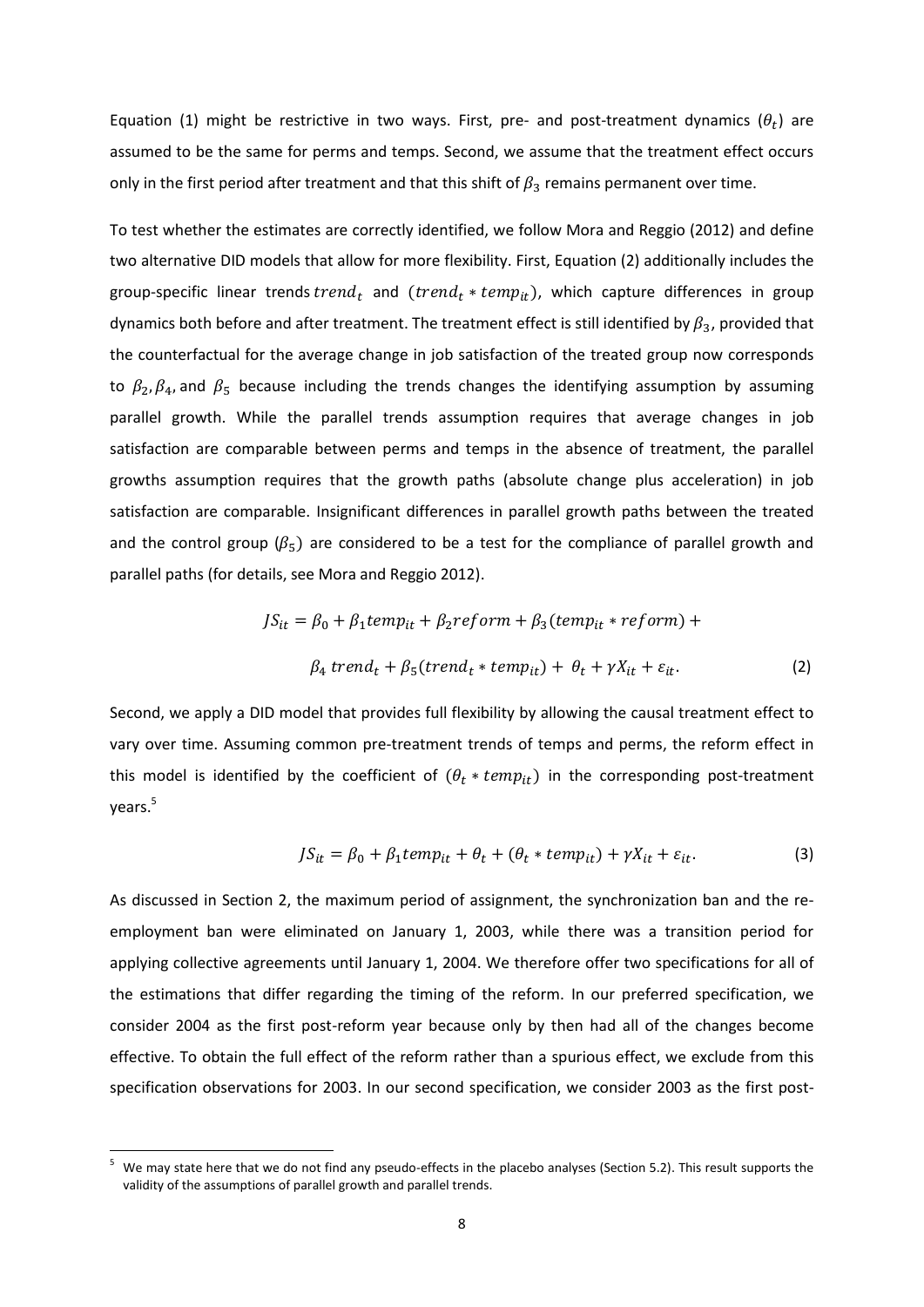reform year to investigate whether the reform caused changes in job satisfaction before it became legally binding.

#### **4 Data**

1

We take yearly observations of temporary agency workers and permanent workers from the SOEP (for further information on the SOEP, see Wagner et al. 2007). The treatment group consists of workers who reported to be employed by a temporary work agency. The comparison group consists of workers who reported to be permanently employed outside the sector.

We limit the baseline analysis to the observation period 2002 to 2006 for two reasons: First, the question about being a temp worker was asked for the first time in 2001, thus creating a higher risk of measurement error. Second, as explained in Section 2, a less significant reform affecting the temporary help service sector was enacted in 2002 that extended the maximum assignment period from 12 to 24 months and introduced the principle of equal treatment after 12 months of assignment at the same user firm. This reform likely improved working conditions for agency workers with long assignments, and as Figure 2 shows, it might have caused the increase in agency workers' job satisfaction in 2002. Thus, including 2001 in our observation period will likely bias the effects of the reform that we are interested in.

Furthermore, we restrict our analysis to male workers because approximately 70 percent of agency workers in Germany are men (Federal Employment Agency 2014). Moreover, it is well documented that the job satisfaction of flexible workers varies considerably between men and women, which is likely due to women's more pronounced preferences to work flexibly or to combine family responsibilities with labor force participation (e.g., Booth 2002, Clark 1997, D'Addio et al. 2007, Sousa-Poza and Sousa-Poza 2003). We also restrict our sample to workers aged 18 to 60 years, and we exclude apprentices, self-employed workers, civil servants, and participants in programs of active labor market policy.<sup>6</sup> Due to the small number of agency workers, we are not able to exploit the panel structure of the SOEP, and we therefore use the unbalanced panel. After applying the matching procedure, the resulting full sample consists of 230 observations (124 persons) for temps and 2,883 (weighted) observations (1,905 persons) for perms.

Compared with register data, the SOEP has the advantage of providing a broad range of information, allowing us to control to some extent for personality traits, which are usually unobserved.

<sup>&</sup>lt;sup>6</sup> Following Schäfer (2012), we also drop workers who reported a change from regular to agency employment during the past year without switching the employer because such a contractual change is not plausible.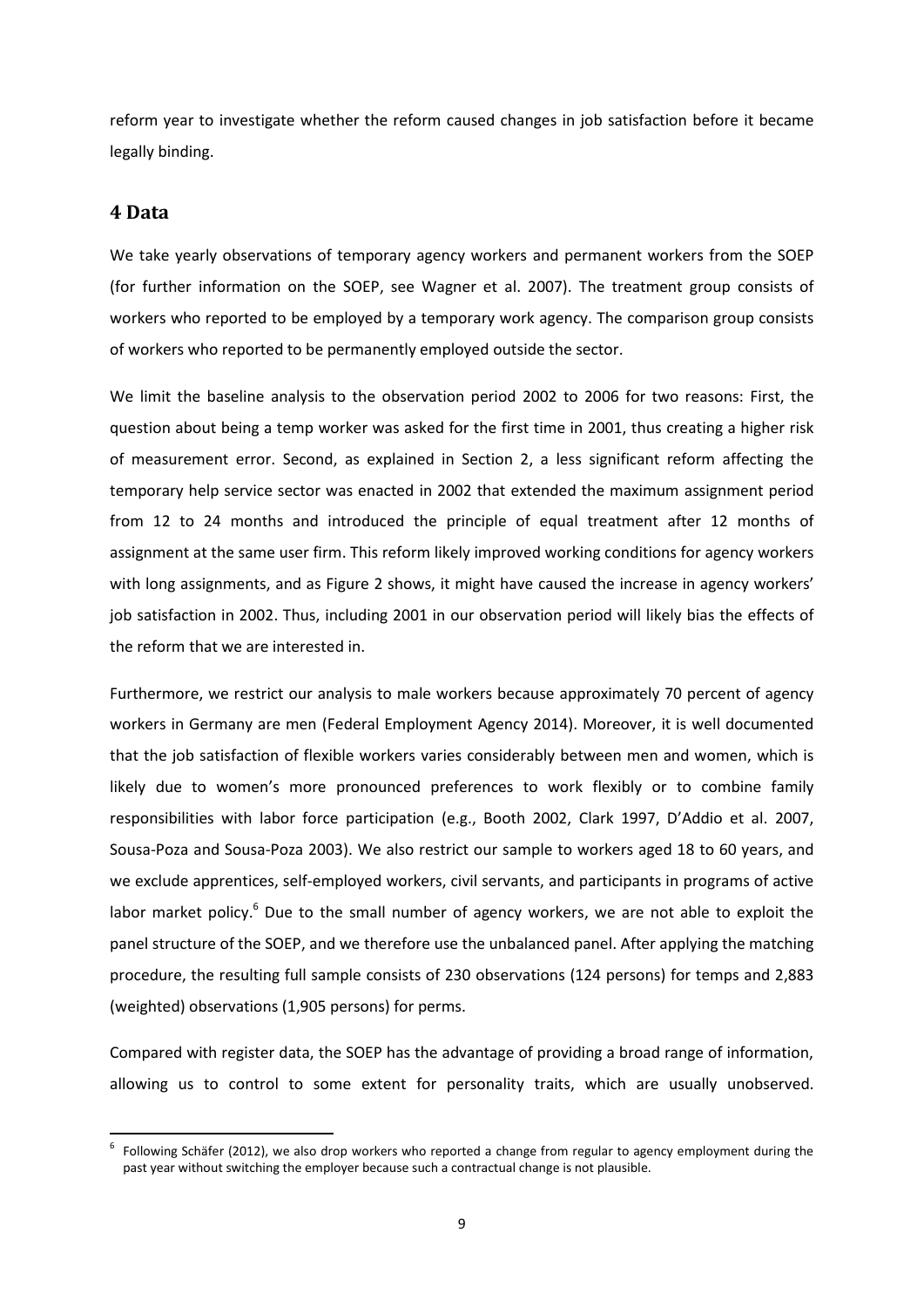Furthermore, we know the self-reported job satisfaction levels of workers in their current jobs, which enables us to use job satisfaction as our main dependent variable. Job satisfaction is derived from the question, 'How satisfied are you with your job?' The response options are measured on a Likert scale and vary from 0 (totally unsatisfied) to 10 (totally satisfied).

Figure 2 displays the mean weighted job satisfaction of matched temps and perms by year. As expected, agency workers' job satisfaction increased from approximately 6.5 to 7 Likert points between 2001 and 2002. This increase is likely due to the introduction of equal pay for temps assigned for longer than 12 months at the same user firm and is one of the reasons why we dropped 2001 from our observation period. In 2003, agency workers' job satisfaction considerably decreased. As outlined in Section 2, the law allowed a transition period of one year for the introduction of collective agreements. Therefore, the decrease to approximately 6 Likert points in 2003 likely does not capture the entire effect of the reform. Indeed, job satisfaction further decreased in 2004 to approximately 5.7 Likert points. We take the decrease in these two years as initial evidence for a reform effect on temp workers' job satisfaction.

#### [Figure 2 about here.]

The overall trends in job satisfaction of temps and perms appear quite similar, particularly after the reform. Job satisfaction for temps is lower than for perms over the entire observation period, with a common slight downward trend for both groups.

#### [Table 1 about here.]

Job satisfaction depends on socio-economic characteristics, which might drive selection into agency work. As described in Section 3, we control for selection into agency employment by applying a matching procedure. To do so, we identify three different groups of confounders: general labor market conditions, factors that impact the hiring decisions of temporary work agencies, and factors that influence the employment decisions by workers. Including the regional unemployment rate at the federal state level in the regression, we account for general variations in labor supply and demand and structural regional differences.

Temporary work agencies hire workers based on their potential productivity. We capture this aspect by matching on personal characteristics such as age (linear and squared), education (three categories), job position (dummy for blue collar worker), health status (dummy for being sick for at least six weeks during the past year), foreign nationality (dummy), marital status (dummy), and the presence of children (dummy). The degree of labor market attachment is captured by the cumulative duration of unemployment experience in the past (three categories). We consider previous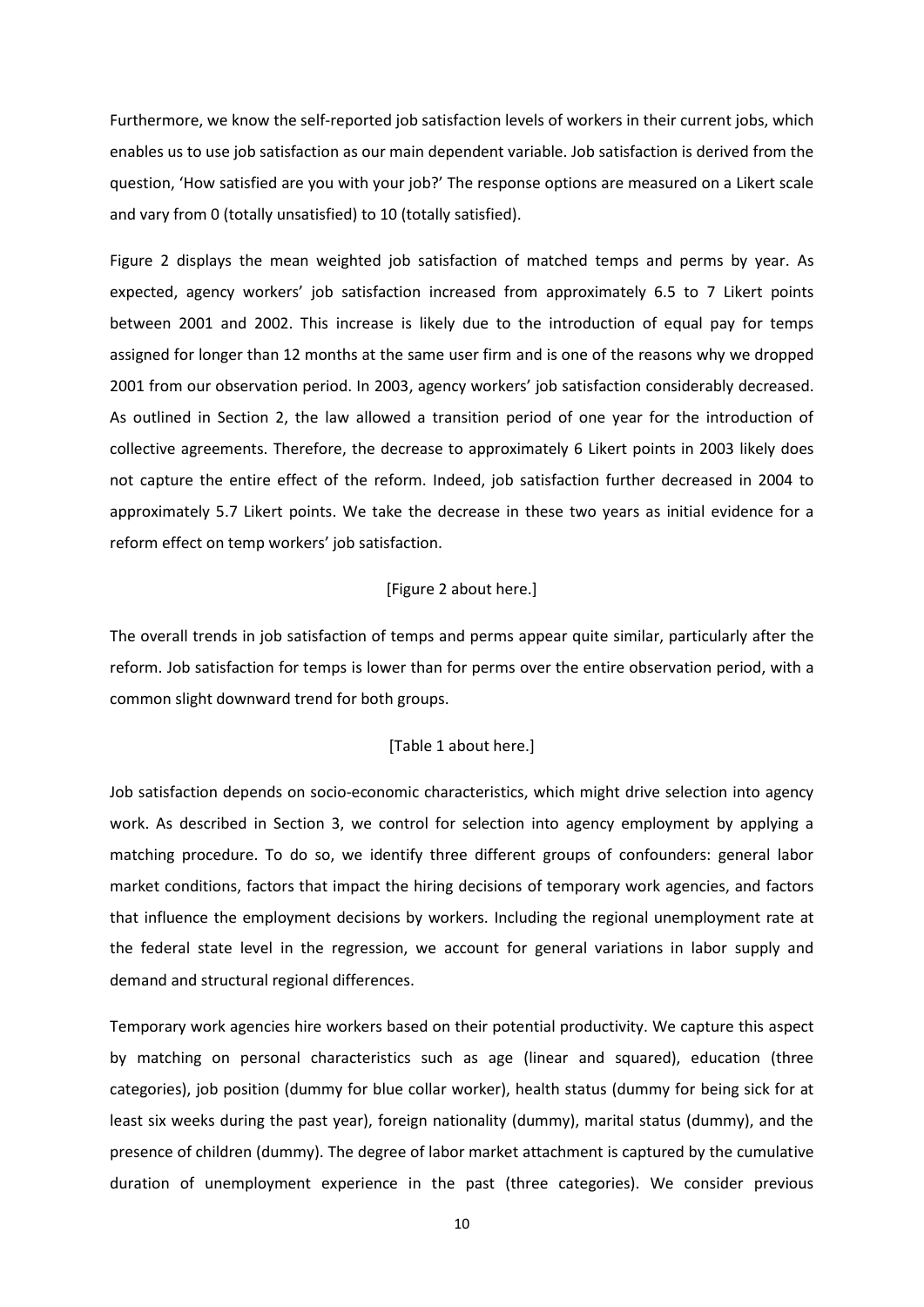unemployment experience to be the driving factor that explains a worker's decision to accept a temp job, which also might impact job satisfaction. Longer unemployment periods in the past indicate lower productivity and reservation wages and might increase the willingness of workers to accept temporary agency work (Kvasnicka 2009). Finally, we include the variable 'SOEP frequency' which indicates how many times the worker has previously answered the questionnaire.

Table 1 compares the average socio-economic characteristics of the treatment and control group over all person-year observations. The descriptive statistics before matching suggest that workers indeed select into agency employment because there are significant differences in the average characteristics between both groups. Temps are generally younger and less educated than perms. In addition, temps are less likely to be married and less likely to have children; these findings are likely related to their lower age. Moreover, the proportion of blue collar workers and foreigners is higher among temp workers. Finally, temps have less stable employment careers. The proportion of temps ever unemployed is considerably higher; if unemployed, they are also unemployed for a longer period. Moreover, temp workers live in regions with higher unemployment rates.

Table 1 also provides sample statistics and t-tests for mean differences for the matched sample used for the final estimations. After matching, temps and perms do not differ significantly in any socioeconomic characteristic. In addition to the comparison of observations aggregated over years, as displayed in Table 1, we also conducted *t*-tests for differences in characteristics in the yearly observations. None of the null hypotheses were rejected. Moreover, we ensured that the mean standardized bias for the control variables did not exceed the 5 percent benchmark, as recommended by Caliendo and Hujer (2006). These tables are available upon request.

#### **5 Estimation Results**

#### **5.1 Baseline Results**

In this Section, we discuss the effects of the reform on male temp workers' job satisfaction. The observation period used for the analysis covers 2002 to 2006, i.e., two years before and three years after the reform. As described in Section 2, we offer two specifications: In Panel A of Table 2, we present estimation results assuming that the reform came into effect on January 1, 2004, when all of the legal changes became binding. To capture the full effect of the reform, we exclude observations for 2003. In Panel B, we retain all of the observations and present results assuming that the reform had already affected workers interviewed in 2003, i.e., after the introduction of the change but before the regulation of remuneration became legally binding. For brevity, we only report the reform and trend coefficients. The full regressions are available upon request.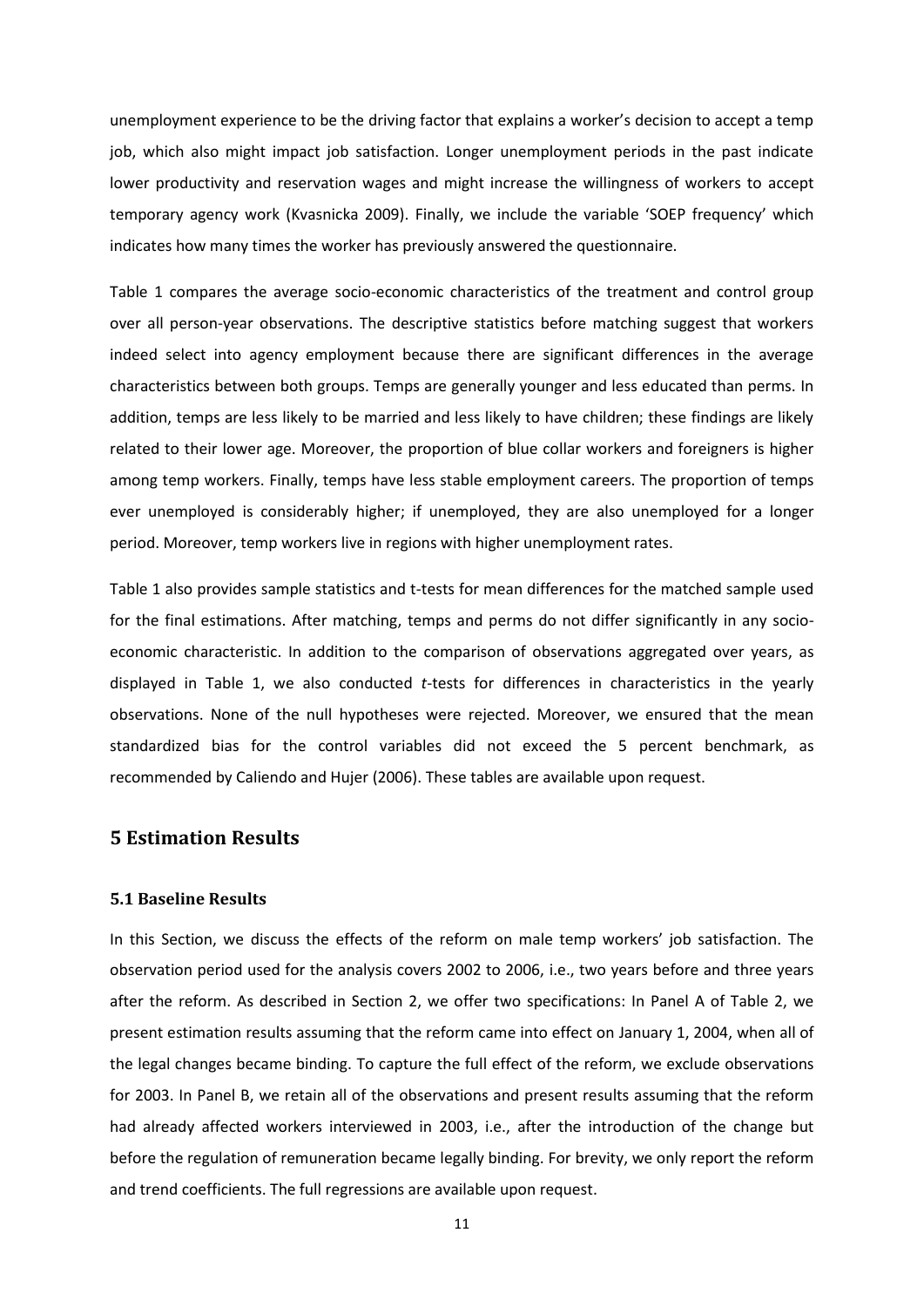The estimation reported in Column (1) in Panel A only includes a dummy for being an agency worker. The result confirms the expectation and descriptive statistics that temp workers were on average approximately 1.2 points less satisfied with their job than regular workers. In the next step, we employ the DID approach, as described in Equation (1). Column (2) shows that temp workers' job satisfaction decreased on average by approximately 1.3 Likert points after the reform, eliminating general job satisfaction differences between both groups. This result implies that in 2002, when the principle of equal pay after 12 months on assignment was originally introduced, the job satisfaction of agency workers matched that of regular workers. After agencies signed collective bargaining agreements, temps were no longer eligible for equal pay, resulting in a permanent downward shift in temp workers' job satisfaction. These results confirm the descriptive evidence from Figure 2. Note also that the coefficient for the reform dummy is not significant. This result confirms our expectation that the other Hartz Reforms did not affect the job satisfaction of the employed.

The estimation presented in column (3) introduces group-specific trends, assuming common growth in job satisfaction. Compared with the baseline DID, the coefficient measuring the reform effect remains almost the same. There seems to be a small downward trend in job satisfaction for both groups, with no difference between the treatment and control group. The absence of group-specific trends confirms the equivalence of common trends and common growth and further indicates that the common trends assumption holds. Finally, the estimation reported in column (4) allows for flexible dynamics of the treatment effect. Again, we find support that the reform decreased job satisfaction on average by 1.4 Likert points in 2004. In summary, all of the specifications suggest that the deregulation of the law covering the temporary help service sector negatively affected temp workers' job satisfaction.

The results reported in Panel B, which assumes that the legal changes had already affected job satisfaction in 2003, support these findings. We find negative effects of the reform that range on average between 1.2 and 1.3 Likert points, which is only somewhat smaller than the estimates reported in Panel A. The similarity of the coefficients in Panels A and B clearly shows that the largest impact of the reform on temps' job satisfaction had already occurred in 2003, and thus during the transition period and not only after the changes became legally binding in 2004. This result indicates that workers expected that agencies would circumvent the principal of equal pay by signing collective agreements. Moreover, the similarity of the coefficients over all of the models and specifications supports our research design.

[Table 2 about here.]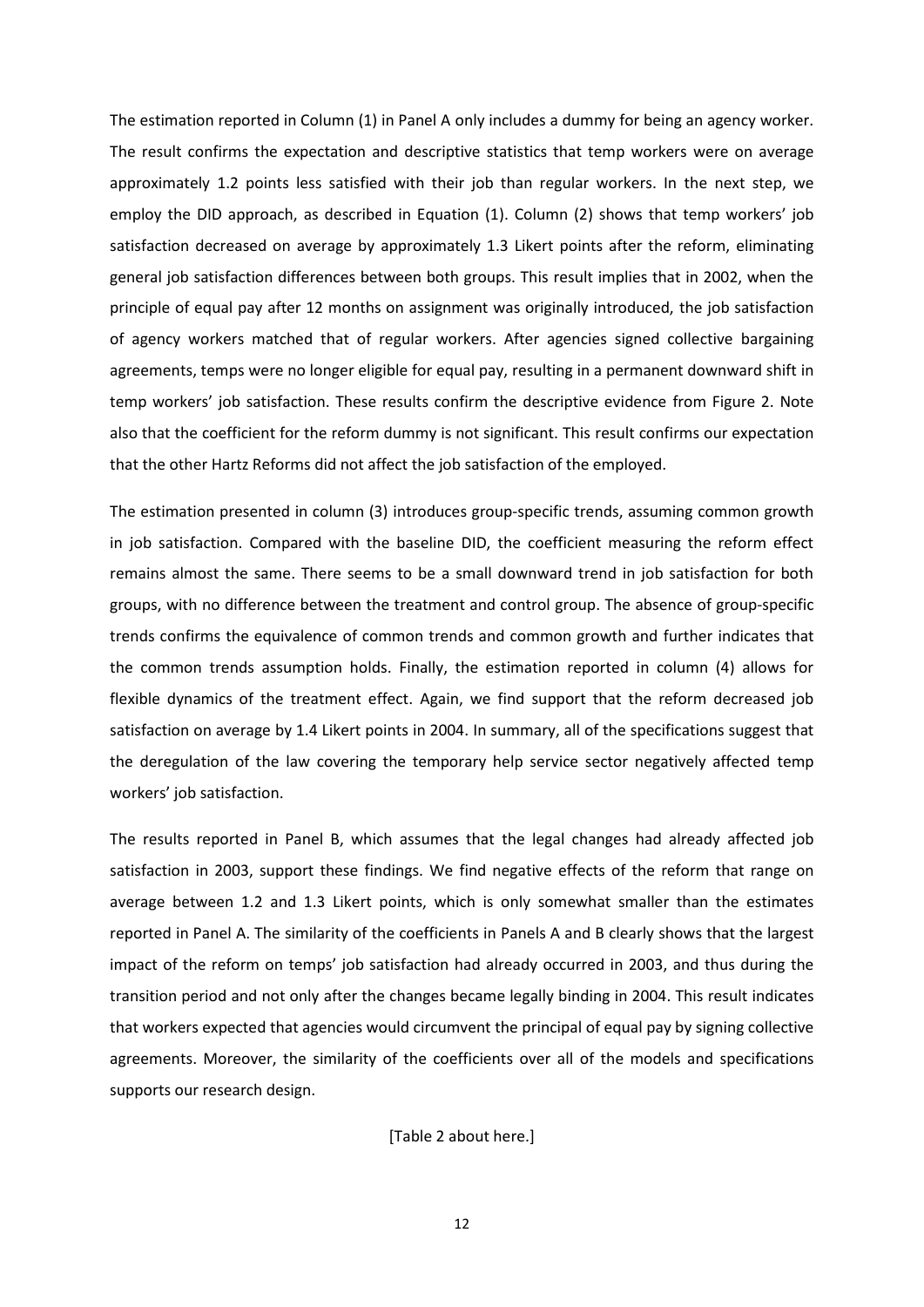#### **5.2 Sensitivity Analysis**

1

To test whether the underlying assumptions are met, we conduct a series of robustness checks. First, by estimating OLS, so far we have treated job satisfaction as a continuous variable rather than an ordinal variable, facilitating the interpretation of the coefficient. To test whether the results change when we take the ordinal nature of the variable into account, we follow Van Praag and Ferrer-i-Carbonell (2006) and implement Probit OLS (POLS). After computing the conditional expectation for the latent variable, we subsequently apply OLS again. The estimates reported in column (1) of Table 3 confirm the significant negative effect of the reform on job satisfaction.

#### [Table 3 about here.]

In the next step, we test whether unobserved heterogeneity or the individual baseline satisfaction levels of temps are biasing the estimations. In the worst case, inherently unsatisfied workers select into agency employment, which might drive the lower average job satisfaction of temp workers (Green and Heywood 2011). By using a fixed effects (FE) model, we are able to eliminate mean differences in job satisfaction and time invariant unobserved heterogeneity. A drawback of the FE model is that we can only identify the change in job satisfaction (temp<sub>it</sub> \*  $reform$ ) for those individuals who switched from a perm job before the reform to a temp job after the reform. However, the number of individuals in our sample who changed contract types during the reform period is small. Moreover, when estimating an FE model, we cannot use the matching weights. Therefore, the FE estimation can only be used as a rough guidepost to check whether unobserved heterogeneity might have biased the results. Despite these drawbacks, the results of the FE estimation support the findings so far that temps' job satisfaction considerably decreased after the reform. Not surprisingly, due to the small number of observations and the large increase in standard errors, the reform effect is not significant.<sup>7</sup>

To investigate whether we are able to establish parallel trends and growth by matching perms and temps on the propensity score, we estimate the effect of a pseudo-reform in the next step. For that purpose, we assume for the moment that the reform was introduced one year earlier, i.e., in 2002. To do so, we re-include observations for 2001. Column (3) in Table 3 shows that we no longer find any reform effect but only average differences in job satisfaction between the treatment and control group of approximately 0.9 points. This result strongly supports the validity of the parallel trends and growth assumption.

<sup>7</sup> The fixed effects model could also be estimated by using an ordered logit model with fixed effects, as suggested by Ferrer-i-Carbonell and Frijters (2004), where the ordered data are collapsed into binary data with individual-specific thresholds. However, this approach is extremely data consuming, and we therefore cannot follow it.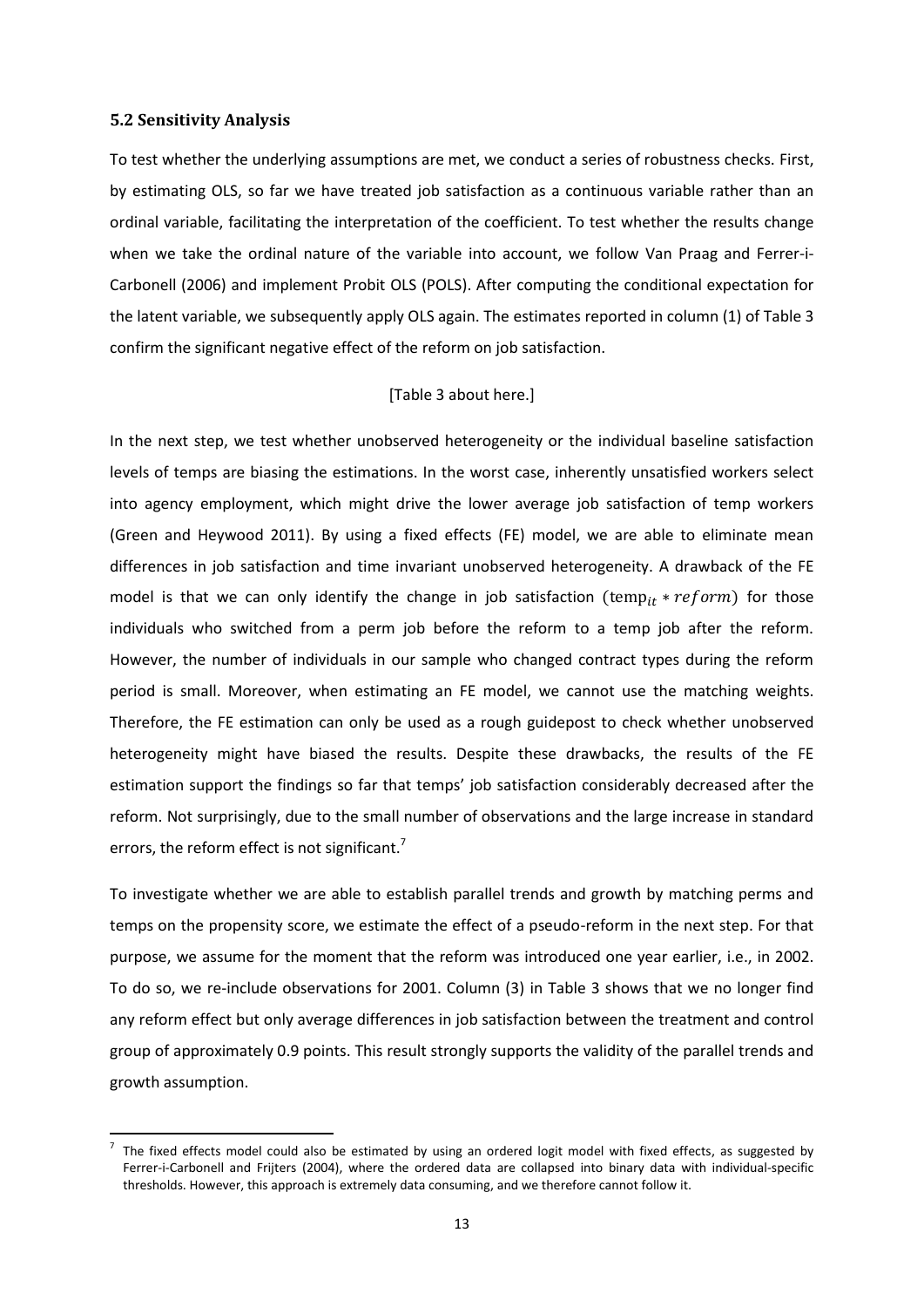Prior studies have explained the main differences in job satisfaction between perms and temps based on working conditions such as job insecurity, working non-standard hours, or a job's content. Including other working conditions, these factors accumulate to the summary indicator job satisfaction (Buddelmeyer et al. 2013, de Graaf-Zijl 2012, de Cuyper et al. 2009, Hamermesh 2001, Wooden and Warren 2004). Because workplace characteristics belong to the contractual type we are interested in, they cannot serve as pre-treatment variables and are therefore not included in the propensity score matching. However, in the regressions on the already matched sample, we are able to include those workplace characteristics that we consider exogenous and potentially important. Our objective is to determine whether the decrease in job satisfaction after the reform was driven by those variables. Following Kalleberg et al. (2000), we add to the model log real hourly wages, job tenure in years, firm size (four categories), commuting distance to the workplace in km, a dummy for whether a worker received compensation for overtime, and a subjective indicator for job insecurity.<sup>8</sup> However, we are missing information on workplace characteristics such as integration into the work environment and social contacts within the firm, which might explain part of the job satisfaction gap. After including additional controls for workplace characteristics, the reform effect (Table 3, Column 4) decreases to 1 Likert point. This result implies that changes in the described workplace characteristics explain some of the job satisfaction gap but are clearly not the sole reasons why temps and perms experience different levels of job satisfaction. We will elaborate on the role of certain working conditions more closely in the next Section.

As a final robustness check, Column 5 presents the results using the full sample of temp and perm workers instead of the matched sample. Although the matched sample increases the balancing of workers in the treatment and control group, matching might restrict the analysis to a certain selection of permanent workers. Moreover, estimating the reform effect using the full sample would correspond to an average treatment effect rather than an average treatment effect on the treated. Column (5) shows that the results are robust to the estimates from the matched sample. Thus, the negative impact of the deregulation holds not only for the matched sample but also appears to be of a more general nature.

We repeated all of the robustness checks for specification B of Table 2, assuming that the reform took place in 2003. The results are almost identical, which implies that the liberalization of the law had already reduced temp workers' job satisfaction during the transition period and therefore immediately after its introduction.

<sup>8</sup> Job insecurity is derived from the question, 'How concerned are you about the following issues?' and the subsequent question, 'Your job security (if employed)'. Based on the response options of 'very concerned', concerned', 'somewhat concerned' or 'not concerned at all', we consider workers who chose the first option to be insecure about their jobs.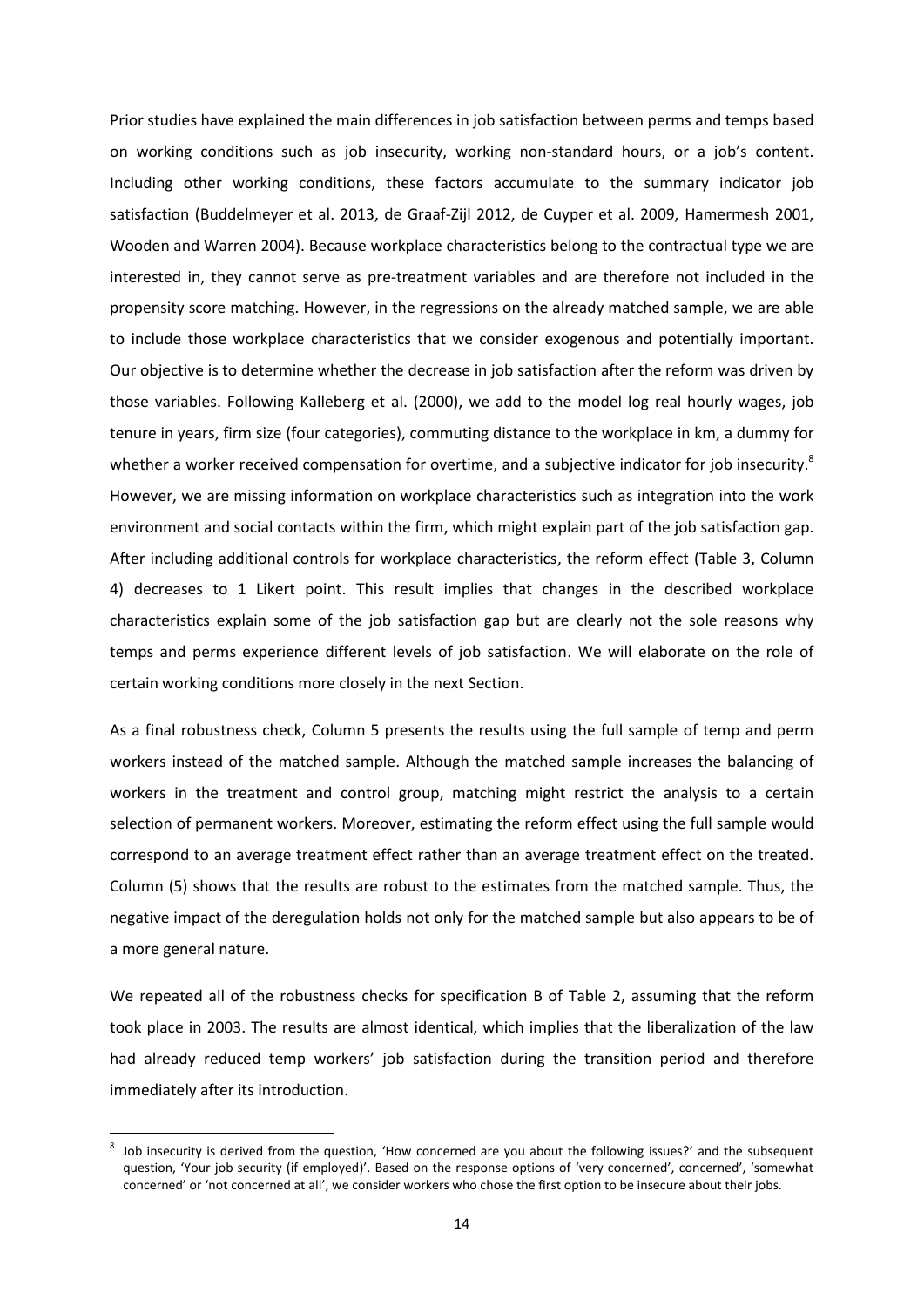#### **5.3 Explaining the Changes in Job Satisfaction**

The results in Table 3, Column 4 show that changes in specific workplace characteristics might at least partly explain the lower job satisfaction of temporary workers after the reform. As described in Section 2, we expect that this negative effect is mainly driven via two channels: First, by temps' lower job security, as agencies were free to dissolve the contracts any time and re-employ the temp again. Second, the negative effect may be driven by lower wages because the principal of equal pay was abandoned. To test these hypotheses, we investigate whether these two working conditions changed after the reform.<sup>9</sup> Specifically, we now use the (log) wage, perceived job insecurity, and job tenure as dependent variables and include in the regressions the temp dummies, the interaction term measuring the effect of the reform, and the same controls as in Table 2. We only report the results using the sample from our preferred specification reported in Panel A of Table 2.

#### [Table 4 about here.]

The results shown in Table 4 indicate that wages for agency workers indeed decreased considerably after the reform. The effect on job insecurity was quite pronounced as well. For temp workers, perceived job insecurity increased by 17 percentage points after the reform, although the effect is only significant at the ten-percent level (*p-value:* 0.068). Nevertheless, the results imply that changes in wages and job insecurity might be likely candidates to explain the reduction in job satisfaction after the reform.

To check whether the reform also affected actual employment durations, we examine changes in job tenure as a final outcome. Table 4 shows that job tenure for temps was approximately 4.6 years lower than the job tenure for perms. However, job tenure did not decrease for temps due to the reform. In summary, we find that in addition to a considerable drop in wages, one likely second reason for the decrease in temps' job satisfaction was the fear that they could more easily be dismissed rather than actually being fired. This finding is in line with the results found by Jahn (2013), who shows that perceived rather than formal job security matters most for job satisfaction.

#### **6 Conclusion**

1

During the last decades, the temporary help service sector expanded considerably in most European countries, increasing the economic importance of this industry worldwide. Due to this development, the working conditions of agency workers increasingly gained political and scientific attention. This study investigates how the changes of the law covering the temporary help service sector in

 $9$  We also experimented with the remaining working conditions outlined in Section 5.2. In all cases we did not find a significant reform effect.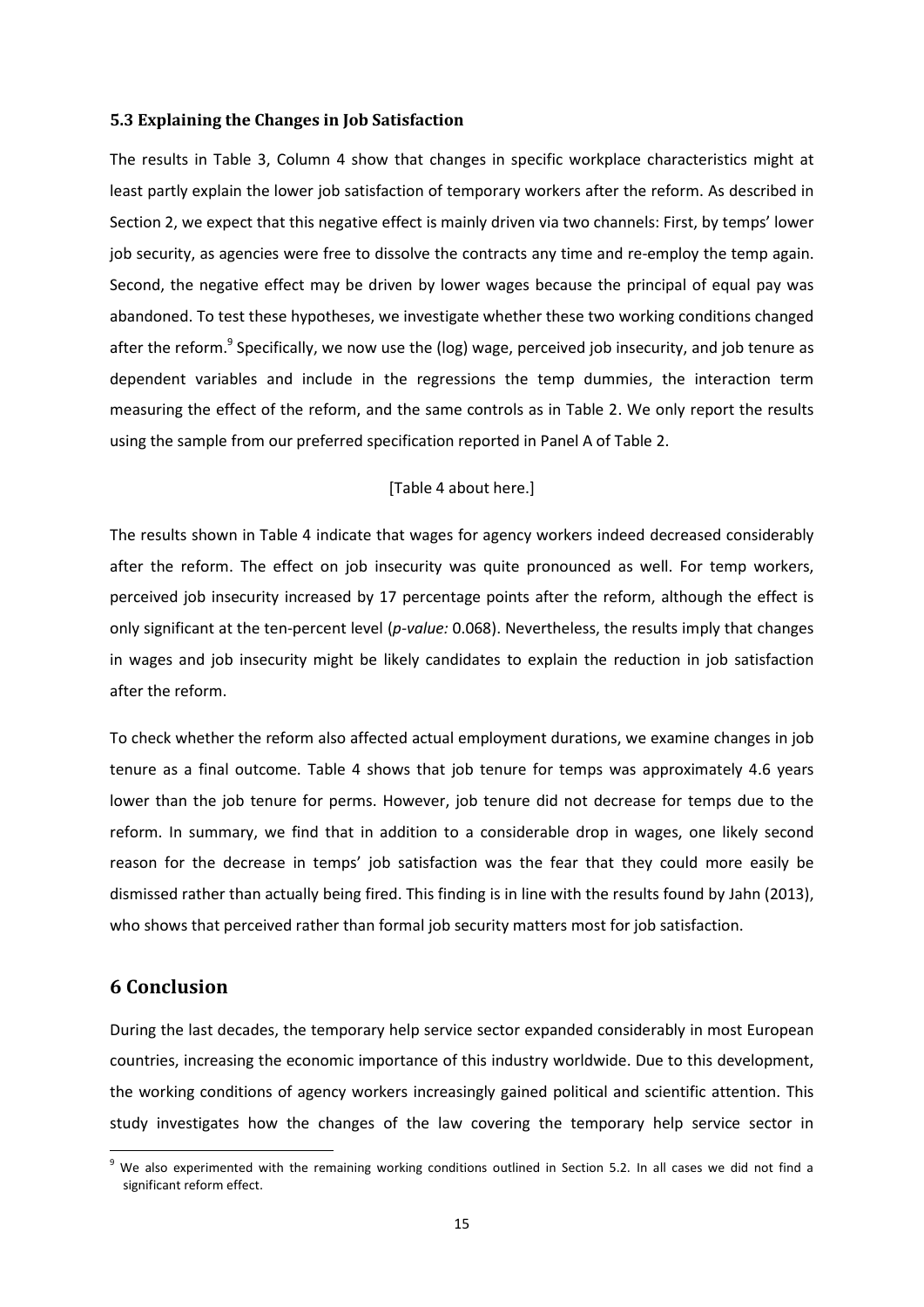Germany in 2003 affected temp workers' job satisfaction. For this purpose, we combine propensity score matching with a difference-in-difference approach using the SOEP, which contains a rich set of control variables.

We find significantly negative effects of the reform on temps' job satisfaction across the two specifications we examined, with qualitatively and quantitatively very similar effects. This result indicates that the change in the law had already affected temp workers' job satisfaction at the beginning of the transition period. Moreover, we find that the reform negatively affected temp workers' wages and positively affected temp workers' perceived job insecurity. However, we could not confirm that actual job tenure decreased after the reform. This result is in line with the finding that subjective rather than actual job security matters for job satisfaction (Jahn 2013). Concerning the validity of our results, we conducted numerous robustness checks. The negative reform effect remains consistently significant over all specifications, which emphasizes the validity of our research design.

Because the working conditions that we controlled for do not explain the entire reform effect, one must consider further potential confounders that we could not account for. Recent studies emphasize that the feeling of being socially excluded or poorly integrated into the labor market negatively affects agency workers' well-being (Sende and Vitera 2013, Gundert and Hohendanner 2013). This result implies that temps are emotionally less attached to their user firm and most likely suffer from weak integration at the workplace due to assignments that are too short. Thus, temp workers might not be able to establish satisfactory social relationships. Because perceived job insecurity decreased after the reform, the feeling of social exclusion might have increased for temps, thereby further decreasing their job satisfaction levels. To establish the link between job satisfaction and social inclusion seems to be a promising avenue for future research.

.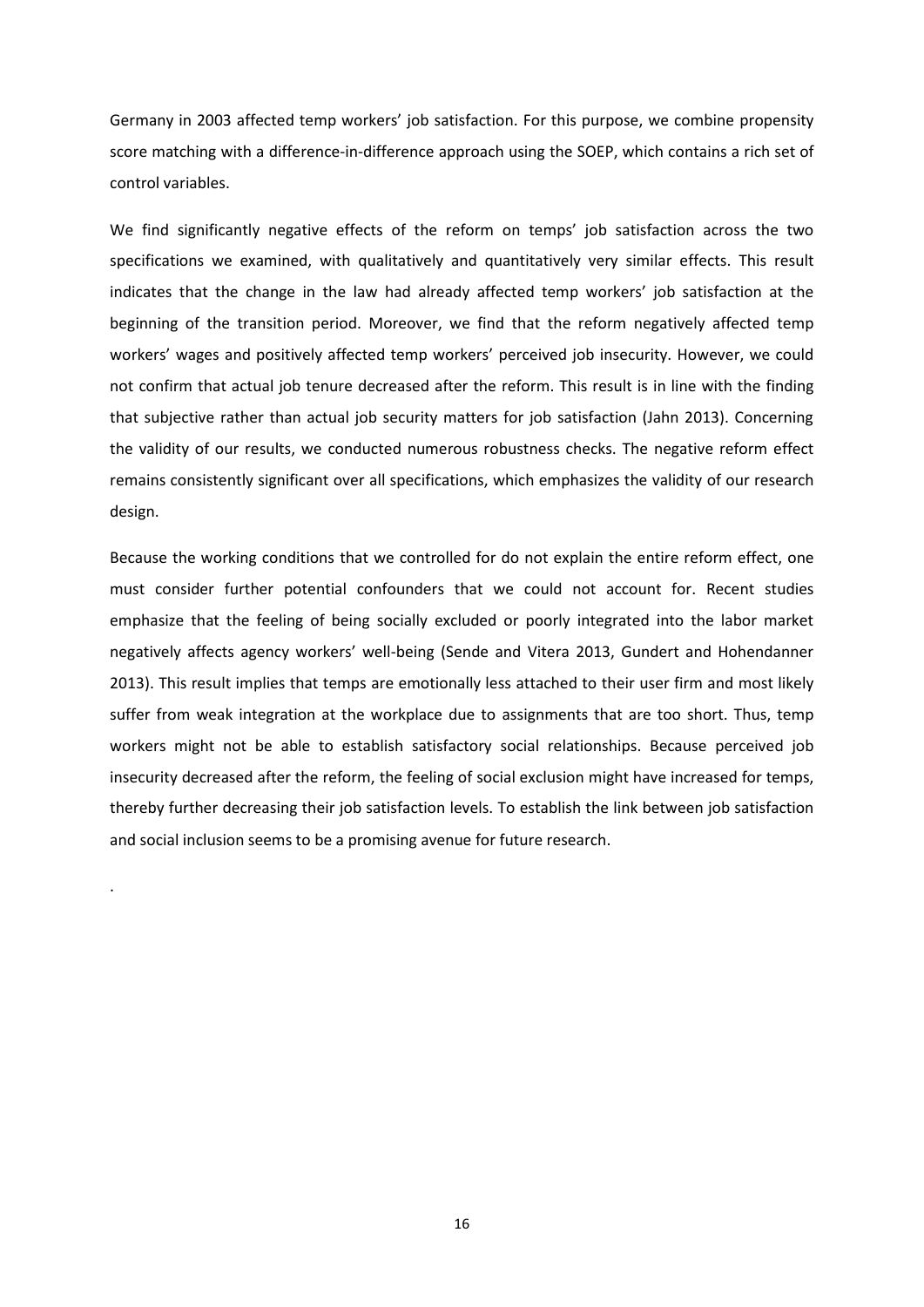# **Table and Figures**



**Figure 1: Share of temporary agency workers in Germany, 2001–2012**



**Figure 2: Job satisfaction of temp workers and matched perm workers**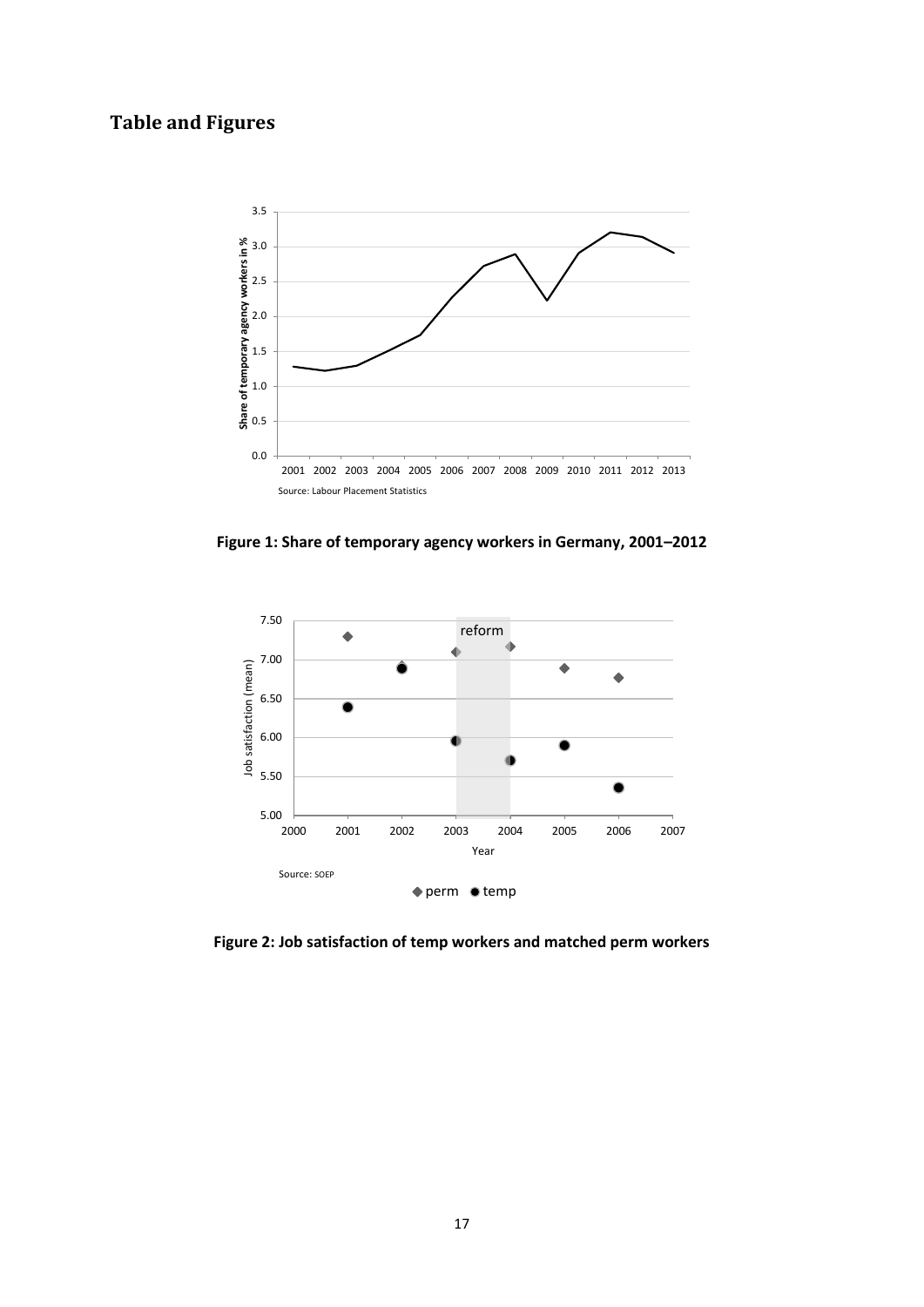|                                     | <b>Full Sample</b> |                    |                     | <b>Matched Sample</b> |                    |                     |  |
|-------------------------------------|--------------------|--------------------|---------------------|-----------------------|--------------------|---------------------|--|
|                                     | Control<br>group   | Treatment<br>group | Signif. of<br>diff. | Control<br>group      | Treatment<br>group | Signif. of<br>diff. |  |
|                                     | $(N=15138)$        | $(N=232)$          |                     | $(N=2750)$            | $(N=231)$          |                     |  |
| Age                                 | 41.916             | 35.569             | ***                 | 35.959                | 35.623             |                     |  |
| Age sqrt.                           | 184.604            | 138.244            | ***                 | 140.913               | 138.613            |                     |  |
| Education                           |                    |                    |                     |                       |                    |                     |  |
| Low                                 | 0.082              | 0.129              | ***                 | 0.113                 | 0.126              |                     |  |
| Middle                              | 0.592              | 0.694              | ***                 | 0.705                 | 0.697              |                     |  |
| High                                | 0.326              | 0.177              | ***                 | 0.182                 | 0.177              |                     |  |
| Foreign                             | 0.090              | 0.121              |                     | 0.114                 | 0.121              |                     |  |
| Child in household                  | 0.448              | 0.319              | ***                 | 0.321                 | 0.320              |                     |  |
| Married                             | 0.711              | 0.422              | ***                 | 0.431                 | 0.424              |                     |  |
| Sick for six weeks in the past year | 0.044              | 0.052              |                     | 0.051                 | 0.052              |                     |  |
| Blue collar worker                  | 0.467              | 0.776              | ***                 | 0.769                 | 0.775              |                     |  |
| Total unemployment experience       |                    |                    |                     |                       |                    |                     |  |
| No unemployment                     | 0.690              | 0.272              | ***                 | 0.267                 | 0.273              |                     |  |
| $> 0$ & <= 0.5 years                | 0.147              | 0.241              | ***                 | 0.243                 | 0.242              |                     |  |
| $> 0.5$ years                       | 0.162              | 0.487              | ***                 | 0.490                 | 0.485              |                     |  |
| SOEP frequency                      | 10.012             | 8.435              | ***                 | 8.519                 | 8.446              |                     |  |
| Regional unemployment rate          | 11.838             | 13.789             | ***                 | 13.918                | 13.768             |                     |  |

#### **Table 1: Sample statistics by treatment status before and after matching**

*Notes:* The dataset used is the SOEP. Average socio-economic characteristics of all individuals are measured by treatment status and calendar year in the full sample and in the matched sample. We use nearest neighbor propensity matching with 20 neighbors and replacement separately by calendar year for 2002 to 2006. Observations for the control group in the matched sample are weighted. Matching variables are as reported in this Table, except for matching in 2006, where age and age sqrt are replaced by age only. \*, \*\*, and \*\*\* indicate statistical significance of the difference in the average characteristics at the 10-percent level, 5-percent level, and 1-percent level, respectively.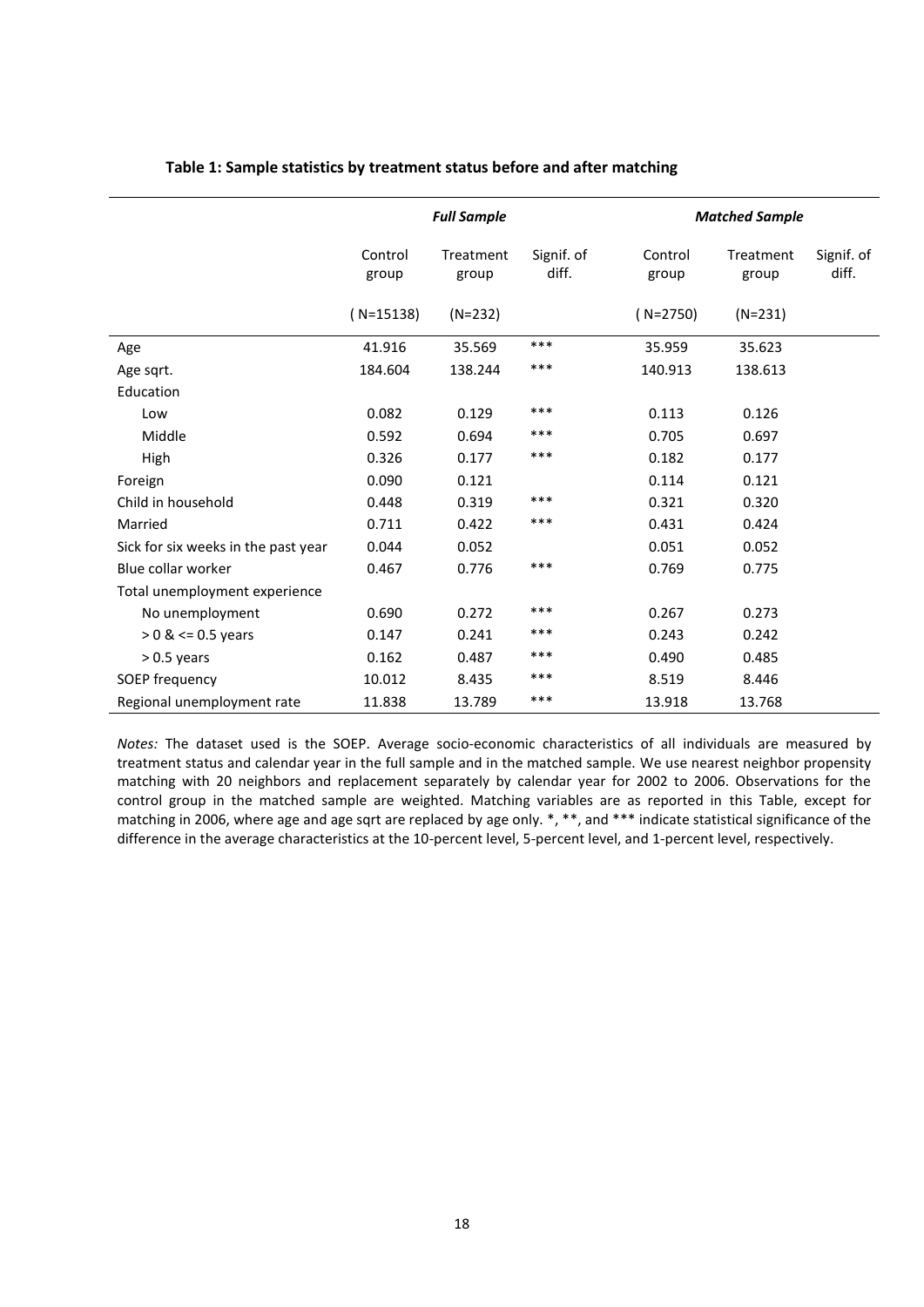|                         | (1)        | (2)                 | (3)                          | (4)                  |
|-------------------------|------------|---------------------|------------------------------|----------------------|
|                         | OLS        | <b>DID Baseline</b> | DID Group-<br>specific trend | DID Full<br>flexible |
| Panel A: Excluding 2003 |            |                     |                              |                      |
| Temp                    | $-1.165**$ | $-0.063$            | $-0.092$                     | $-0.062$             |
|                         | (0.206)    | (0.358)             | (0.419)                      | (0.359)              |
| Reform 2004             |            | 0.047               | 0.217                        |                      |
|                         |            | (0.221)             | (0.224)                      |                      |
| Temp*reform 2004        |            | $-1.292**$          | $-1.350*$                    | $-1.448**$           |
|                         |            | (0.429)             | (0.644)                      | (0.518)              |
| Trend                   |            |                     | $-0.155*$                    |                      |
|                         |            |                     | (0.071)                      |                      |
| Trend*temp              |            |                     | 0.028                        |                      |
|                         |            |                     | (0.223)                      |                      |
| Observations            | 2,381      | 2,381               | 2,381                        | 2,381                |
| Number of persons       | 1,682      | 1,682               | 1,682                        | 1,682                |
| R-squared               | 0.131      | 0.141               | 0.141                        | 0.142                |
| Panel B: 2002-2006      |            |                     |                              |                      |
| Temp                    | $-1.169**$ | $-0.038$            | $-0.003$                     | $-0.037$             |
|                         | (0.190)    | (0.375)             | (0.410)                      | (0.376)              |
| Reform 2003             |            | 0.118               | $-0.205$                     |                      |
|                         |            | (0.229)             | (0.230)                      |                      |
| Temp*reform 2003        |            | $-1.282**$          | $-1.192*$                    | $-1.151*$            |
|                         |            | (0.424)             | (0.547)                      | (0.496)              |
| Trend                   |            |                     | $-0.114*$                    |                      |
|                         |            |                     | (0.056)                      |                      |
| Trend*temp              |            |                     | $-0.035$                     |                      |
|                         |            |                     | (0.144)                      |                      |
| Observations            | 2,981      | 2,981               | 2,981                        | 2,981                |
| Number of persons       | 1,930      | 1,930               | 1,930                        | 1,930                |
| R-squared               | 0.113      | 0.121               | 0.121                        | 0.122                |

#### **Table 2: The effect of the reform on temp workers' job satisfaction**

*Notes:* The dataset used is the SOEP. The dependent variable is job satisfaction, which is measured on a Likert scale ranging from 0 (totally unsatisfied) to 10 (fully satisfied). Estimates are based on a matched sample of treated and control units where weights are used. All of the models include two age dummies, two education dummies, citizenship, children in the household (dummy), marital status (dummy), one indicator for being sick for more than 6 weeks, blue collar worker (dummy), two dummies for the duration of unemployment experience, a dummy for West Germany, the yearly regional unemployment rate, year dummies, and a wave dummy indicating how many times the worker previously answered the questionnaire. Standard errors clustered at the individual level are given in parentheses. \*\*, \* and + indicate significance at the 1%, 5% and 10% levels, respectively.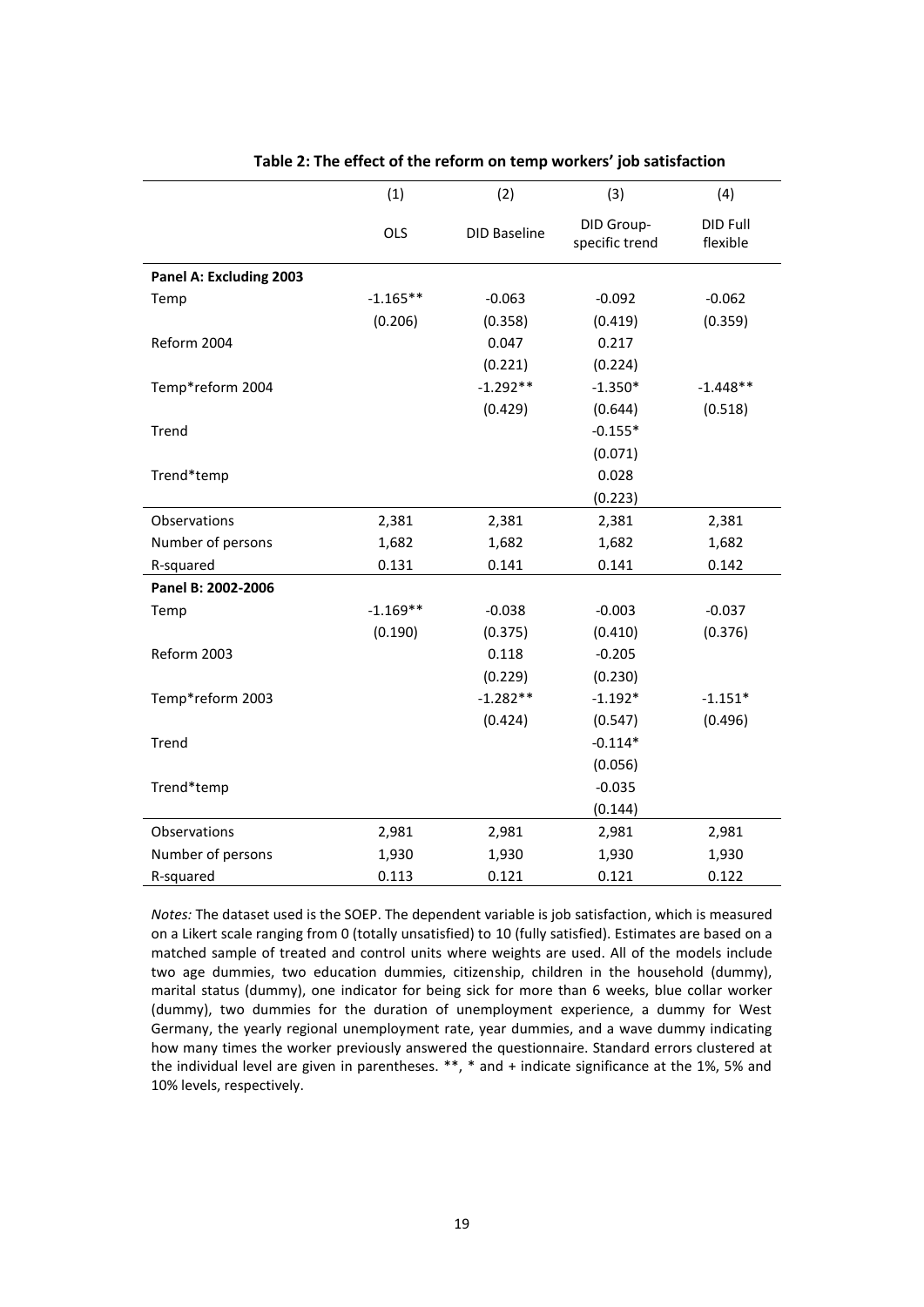|                         | (1)        | (2)         | (3)         | (4)                                 | (5)                |
|-------------------------|------------|-------------|-------------|-------------------------------------|--------------------|
|                         | POLS       | <b>FE</b>   | OLS Placebo | <b>OLS</b><br>Workplace<br>controls | OLS Full<br>Sample |
| Panel A: Excluding 2003 |            |             |             |                                     |                    |
| Temp                    | $-0.076$   | 0.684       | $-0.918**$  | $-0.109$                            | $-0.065$           |
|                         | (0.168)    | (0.929)     | (0.306)     | (0.341)                             | (0.353)            |
| Reform 2004             | 0.011      | $0.529*$    |             | 0.078                               | $-0.034$           |
|                         | (0.103)    | (0.243)     |             | (0.210)                             | (0.041)            |
| Placebo reform (2002)   |            |             | 0.157       |                                     |                    |
|                         |            |             | (0.226)     |                                     |                    |
| Temp*reform 2004        | $-0.513*$  | $-0.830$    |             | $-1.022*$                           | $-1.283**$         |
|                         | (0.200)    | (0.721)     |             | (0.406)                             | (0.422)            |
| Temp*placebo (2002)     |            |             | $-0.245$    |                                     |                    |
|                         |            |             | (0.365)     |                                     |                    |
| Observations            | 2,381      | 2,381       | 3,251       | 2,381                               | 12,206             |
| Number of persons       | 1,682      | 1,682       | 2,017       | 1,682                               | 4,746              |
| R-squared               | 0.134      | 0.062       | 0.116       | 0.203                               | 0.026              |
| Panel B: 2002-2006      |            |             |             |                                     |                    |
| Temp                    | $-0.063$   | 0.032       | $-0.924**$  | $-0.054$                            | $-0.066$           |
|                         | (0.178)    | (0.831)     | (0.310)     | (0.347)                             | (0.354)            |
| Reform 2003             | 0.019      | $0.310^{+}$ |             | 0.039                               | 0.001              |
|                         | (0.109)    | (0.170)     |             | (0.219)                             | (0.036)            |
| Placebo reform (2002)   |            |             | 0.167       |                                     |                    |
|                         |            |             | (0.222)     |                                     |                    |
| Temp*reform 2003        | $-0.515**$ | $-0.780$    |             | $-1.066**$                          | $-1.235**$         |
|                         | (0.199)    | (0.718)     |             | (0.395)                             | (0.402)            |
| Temp*placebo (2002)     |            |             | $-0.244$    |                                     |                    |
|                         |            |             | (0.355)     |                                     |                    |
| Observations            | 2,981      | 2,981       | 3,851       | 2,981                               | 15,370             |
| Number of persons       | 1,930      | 1,930       | 2,379       | 1,930                               | 4,883              |
| R-squared               | 0.112      | 0.068       | 0.101       | 0.176                               | 0.026              |

#### **Table 3: Robustness checks**

*Notes:* The dataset used is the SOEP. The same controls are used as described in Table 2. The dependent variable is job satisfaction, measured on a Likert scale ranging from 0 (totally unsatisfied) to 10 (fully satisfied). Estimates are based on a matched sample of treated and control units where weights are used. Workplace controls are firm size (3 dummies), log wage, job tenure, financial compensation for overtime (dummy), commuting distance to workplace (2 dummies), and perceived job insecurity. Standard errors clustered at the individual level are given in parentheses. \*\*, \* and + indicate significance at the 1%, 5% and 10% levels, respectively.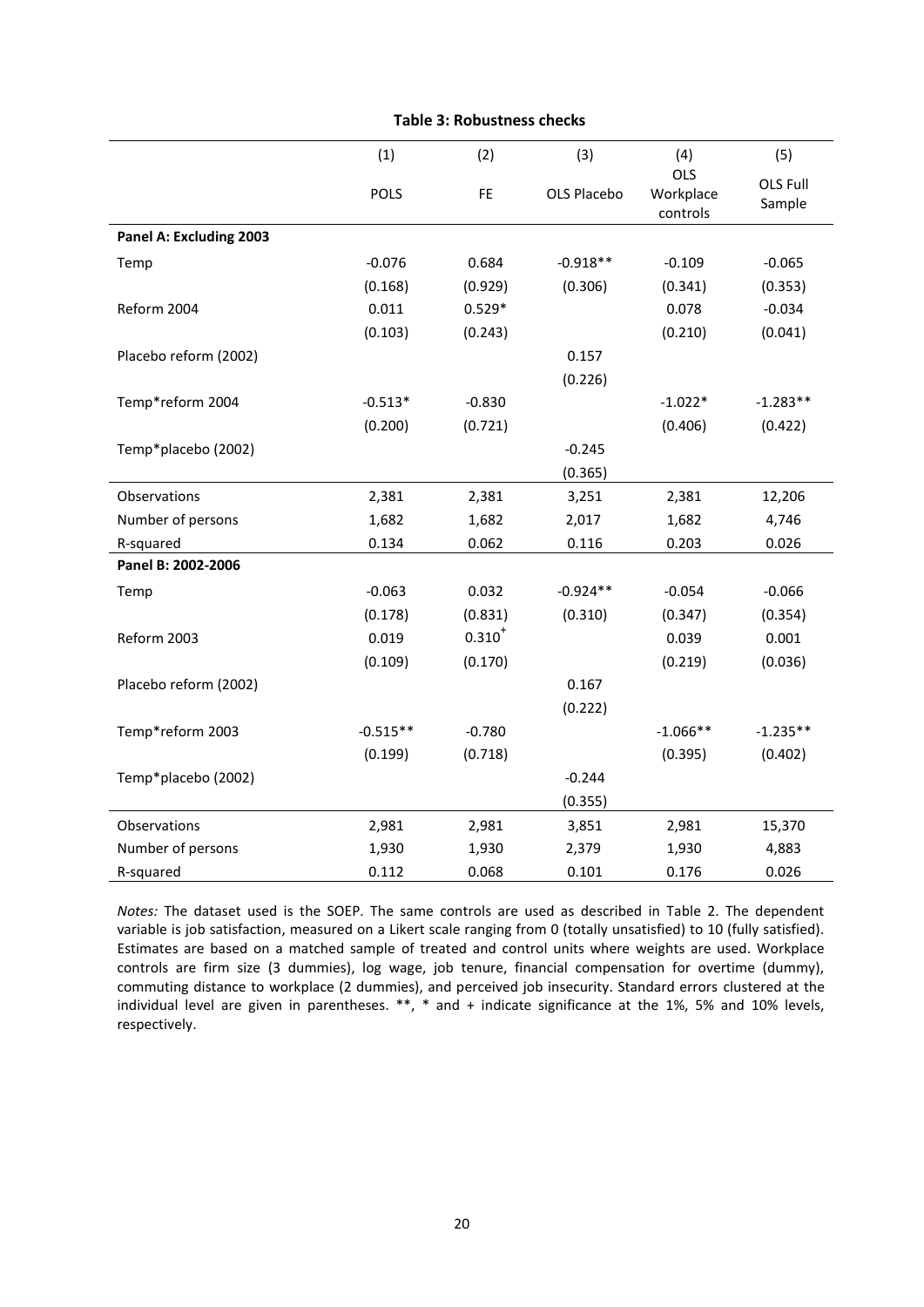|                     | Log wage   | Job insecurity       | Job tenure |
|---------------------|------------|----------------------|------------|
| Temp                | 0.055      | 0.071                | $-4.824**$ |
|                     | (0.082)    | (0.087)              | (0.716)    |
| Reform 2004         | $-0.006$   | 0.026                | 0.100      |
|                     | (0.033)    | (0.044)              | (0.427)    |
| Temp*reform 2004    | $-0.283**$ | $0.171$ <sup>+</sup> | 0.755      |
|                     | (0.083)    | (0.094)              | (0.767)    |
| <b>Observations</b> | 2,381      | 2,381                | 2,381      |
| Number of persons   | 1,682      | 1,682                | 1,682      |
| R-squared           | 0.374      | 0.125                | 0.355      |
|                     |            |                      |            |

#### **Table 4: The effect of the reform on workplace characteristics (Specification A)**

*Notes:* The dataset used is the SOEP. The same controls are used as described in Table 3. Standard errors clustered at the individual level are given in parentheses. \*\*, \* and + indicate significance at the 1%, 5% and 10% levels, respectively.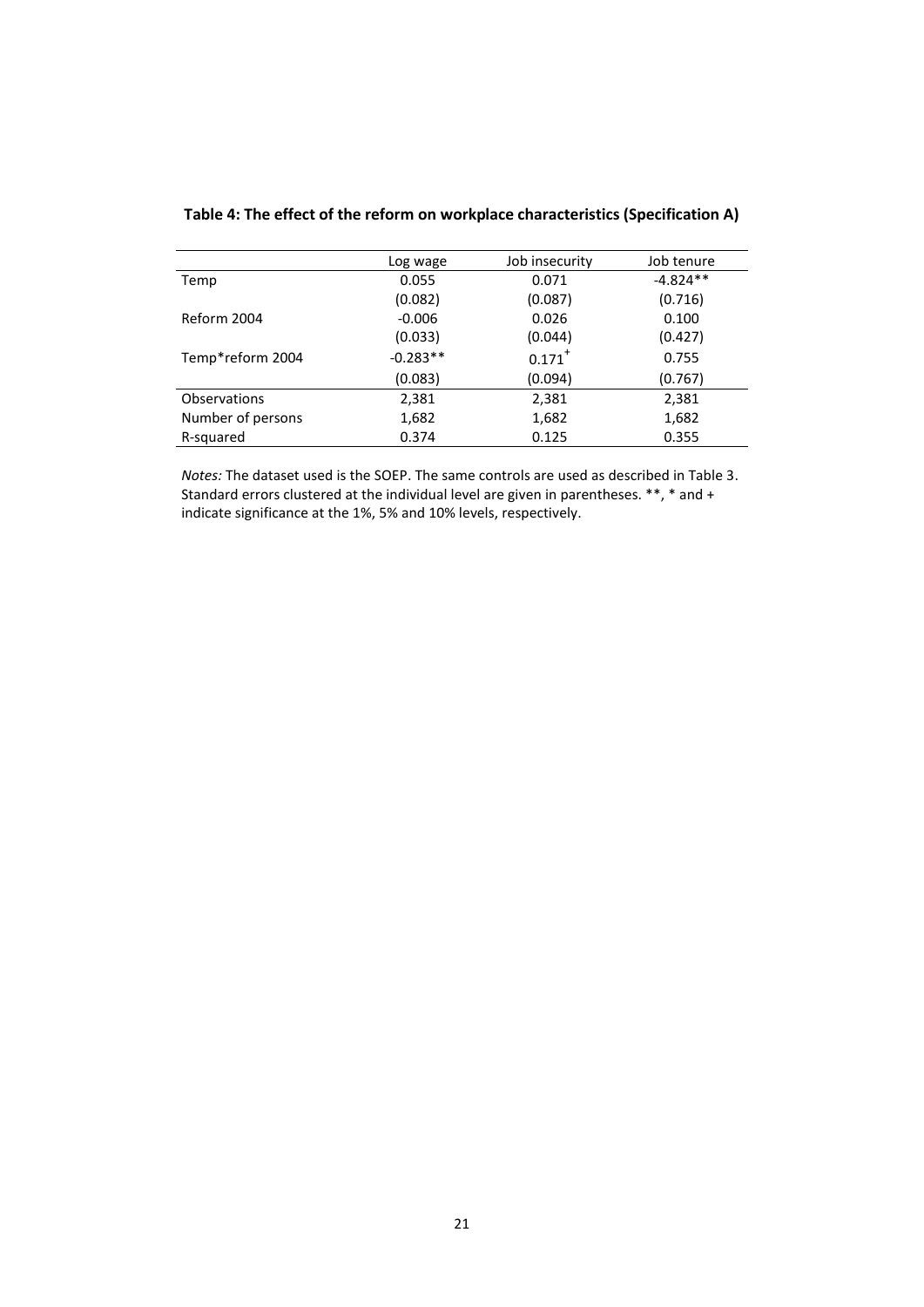### **Appendix**

|                                     | <b>Temp workers</b> |          |                     | <b>Permanent workers</b> |           |                     |
|-------------------------------------|---------------------|----------|---------------------|--------------------------|-----------|---------------------|
|                                     | 2002                | 2006     | Signif.<br>of diff. | 2002                     | 2006      | Signif.<br>of diff. |
|                                     | $N=27$              | $N = 56$ |                     | $N = 378$                | $N = 612$ |                     |
| Age                                 | 38.000              | 35.518   |                     | 38.181                   | 35.801    |                     |
| Age sqrt.                           | 156.504             | 134.934  |                     | 158.873                  | 136.770   |                     |
| Education                           |                     |          |                     |                          |           |                     |
| Low                                 | 0.111               | 0.036    |                     | 0.096                    | 0.036     |                     |
| Middle                              | 0.667               | 0.804    |                     | 0.681                    | 0.794     |                     |
| High                                | 0.222               | 0.161    |                     | 0.222                    | 0.171     |                     |
| Foreign                             | 0.111               | 0.125    |                     | 0.098                    | 0.127     |                     |
| Child in household                  | 0.370               | 0.286    |                     | 0.380                    | 0.301     |                     |
| Married                             | 0.481               | 0.357    |                     | 0.506                    | 0.372     |                     |
| Sick for six weeks in the past year | 0.111               | 0.036    |                     | 0.085                    | 0.035     |                     |
| Blue collar worker                  | 0.778               | 0.804    |                     | 0.783                    | 0.802     |                     |
| Total unemployment experience       |                     |          |                     |                          |           |                     |
| No unemployment                     | 0.296               | 0.214    |                     | 0.322                    | 0.211     |                     |
| $> 0$ & $\le$ 0.5 years             | 0.185               | 0.179    |                     | 0.146                    | 0.185     |                     |
| $> 0.5$ years                       | 0.519               | 0.607    |                     | 0.531                    | 0.604     |                     |
| SOEP frequency                      | 7.667               | 9.232    |                     | 7.428                    | 9.103     |                     |
| Regional unemployment rate          | 15.100              | 12.779   | $***$               | 14.841                   | 12.794    | $\ast$              |

#### **Table A1: Selected descriptive statistics by contract type before and after the reform**

Notes: The average characteristics in the matched sample of individuals by treatment status before and after the reform are shown. We use nearest neighbor propensity matching with 20 neighbors and separately by calendar year for 2002 to 2006. Observations for the control group in the matched sample are weighted. Matching variables are as reported in this Table, except for matching in 2006, where age and age sqrt are replaced by age only. \*, \*\*, and \*\*\* indicate statistical significance of the difference in the average characteristics at the 10-percent level, 5-percent level, and 1-percent level, respectively.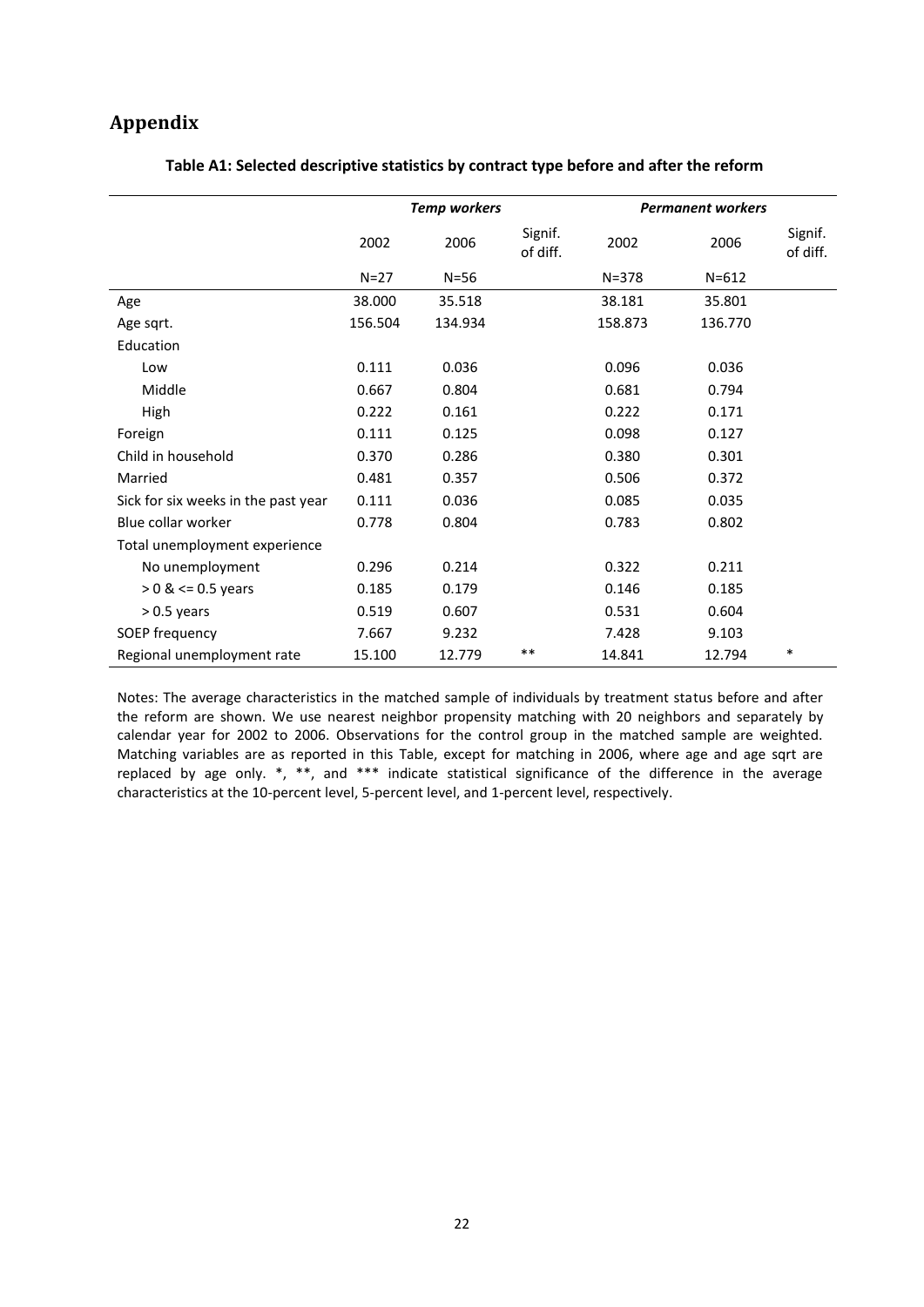#### **References**

- Antoni, M. and Jahn, E. (2009). Do changes in regulation affect employment duration in temporary help agencies? *Industrial and Labor Relations Review* 62, 226-251.
- Autor, D. and Houseman, S. (2010). Do temporary help jobs improve labor market outcomes for lowskilled workers? Evidence from "Work First". *American Economic Journal: Applied Economics* 2, 96–128.
- Bardasi, E. and Francesconi, M. (2004). The impact of atypical employment on individual well-being: Evidence from a panel of British workers. *Social Science and Medicine* 58, 1671-1688.
- Boeri, T. (2011). Institutional reforms and dualism in European labor markets, In I.O. Ashenfelter and D. Card (eds.). Handbook of Labor Economics, Vol. 4b, Chapter 13, Amsterdam: Elsevier, 1173- 1236.
- Boeri, T. and Garibaldi, P. (2009). Beyond Eurosclerosis. *Economic Policy*, 409–461.
- Böheim, R. and Cardoso, A. (2009). Temporary help services employment in Portugal. 1995-2000. In David Autor (ed.). Studies in Labor Market Intermediation. Chicago: The University of Chicago Press, 1-23.
- Booth, A., Francesconi, M. and Frank, J. (2002). Temporary jobs: stepping stones or dead ends? *The Economic Journal* 112, 189-213.
- Buddelmeyer, H., McVicar, D., and Wooden, M. (2013). Non-standard 'contingent' employment and job satisfaction: A panel data analysis. IZA Discussion Paper No. 7590, Bonn.
- Burda, M. and Kvasnicka, M. (2006). Zeitarbeit in Deutschland: Trends und Perspektiven. *Perspektiven der Wirtschaftspolitik* 7, 195-225.
- Caliendo, M., Hujer, R. (2006). The microeconometric estimation of treatment effects An overview. *Allgemeines Statistisches Archiv* 90, 197-212.
- Caliendo, M., Kopeinig, S. (2008). Some practical guidance for the implementation of propensity score matching. *Journal of Economic Surveys* 22, 31-72.
- Chadi, A. and Hetschko, C. (2013). Flexibilisation without hesistation? Temporary contracts and workers' satisfaction, IAAEU Discussion Paper Series No. 4/2013, Trier.
- CIETT (2014). Economic Report, Brussels. Online available: http://www.ciett.org/fileadmin/templates/ciett/docs/Stats/Economic\_report\_2014/CIETT\_ER 2013.pdf
- Clark, A. (1997). Job satisfaction and gender: Why are women so happy at work? *Labour Economics* 4, 341-372
- Clark, A. (2001). What really matters in a job? Hedonic measurement using quit data. *Labour Economics* 8, 223-42.
- D'Addio, A., Eriksson, T. and Frijters, P. (2007). An analysis of the determinants of job satisfaction when individual's baseline satisfaction levels may differ. *Applied Economics* 39, 2413-2423.
- De Cuyper, N., Notelaers, G. and De Witte, H. (2009). Job insecurity and employability in fixed-term contractors, agency workers, and permanent workers: Association with job satisfaction and affective organizational commitment. *Journal of Occupational Health Psychology* 14, 193-205.

De Graaf-Zijl, M. (2012). Job satisfaction and contingent employment. *De Economist* 160, 197-218.

Federal Employment Agency (2014). Arbeitsmarktberichterstattung: Der Arbeitsmarkt in Deutschland, Zeitarbeit in Deutschland – Aktuelle Entwicklungen, Nürnberg.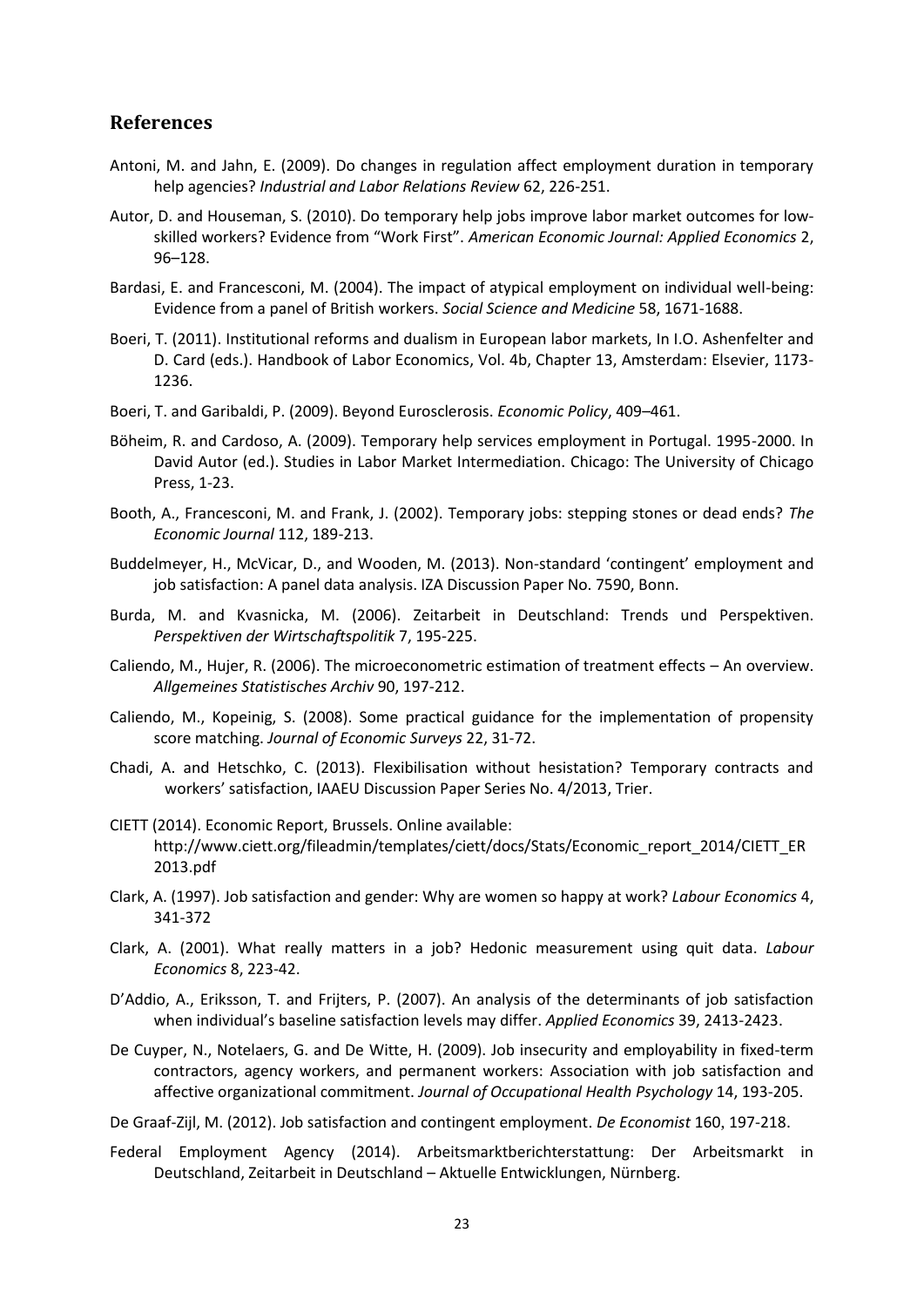- Ferrer-i-Carbonell, A. and Frijters, P. (2004). How important is methodology for the estimates of the determinants of happiness? *Economic Journal* 114, 641-659.
- Garcia-Serrano, C., Hernanz, V., and Tohria, L. (2011). Mind the gap, please! The effect of temporary help agencies on the consequences of work accidents. *Journal of Labor Research* 31, 162-182.
- Green, C. and Heywood, J. (2011). Flexible contracts and subjective well-being. *Economic Inquiry* 49, 716-729.
- Grund, C., Martin, J., and Minten, A. (2014). Beschäftigungsstruktur und Zufriedenheit von Zeitarbeitnehmern in Deutschland. SOEPpapers on Multidisciplinary Panel Data Research 677, The German Institute for Economic Research (DIW), Berlin.
- Gundert, S. and Hohendanner, C. (2013). Do fixed-term and temporary agency workers feel socially excluded? Labour market integration and social well-being in Germany. *Acta Sociologica* online publication DOI: 10.1177/0001699313496588.
- Halla, M. and Zweimüller, M. (2013). The effect of health on income: Quasi-experimental evidence from commuting accidents. *Labour Economics* 24, 23-38.
- Hamermesh D. (2001). The changing distribution of job satisfaction. *Journal of Human Resources* 36, 1-30.
- Hamersma, S, Heinrich, C., Mueser, P. (2014). Temporary help work: Compensating differentials and multiple job-holding. *Industrial Relations* 53, 72-100.
- Houseman, S., Kalleberg, A., and Erickcek, G. (2003). The role of temporary agency employment in tight labor markets. *Industrial and Labor Relations Review* 57, 105-127.
- Jahn, E. (2010). Reassessing the pay gap for temps in Germany. *Journal of Economics and Statistics* 230, 208-233.
- Jahn, E. (2013). Don't worry, be flexible? Job satisfaction among flexible workers. LASER Discussion Papers - Paper No. 71.
- Jahn, E. and Bentzen, J. (2012). What drives the demand for temporary agency workers? *Labour* 26, 341-355.
- Jahn, E., Riphahn, R., and Schnabel, C. (2012). Feature: Flexible forms of employment: Boon and bane. *The Economic Journal* 122, F115-F124.
- Kalleberg, A.L., Reskin, B.F., and Hudson, K. (2000). Bad jobs in America: Standard and nonstandard employment relations and job quality in the United States. *American Sociological Review* 65, 256-278.
- Kvasnicka, M. (2009). Does temporary agency work provide a stepping stone to regular employment? In Autor, D. (ed.). Studies of Labor Market Intermediation. Chicago: The University of Chicago Press, 335-372.
- Mora, R. and Reggio, I. (2012). Treatment effect identification using alternative parallel assumptions. Working Paper 12-33, Economic Series (48).
- Nienhüser, W. and Matiaske, W. (2006). Effects of the 'principle of non-discrimination' on temporary agency work: Compensation and working conditions of temporary agency workers in 15 European countries, *Industrial Relations Journal* 37, 64-77.
- OECD (2013), Employment Outlook, Paris.
- Origo, F. and Pagani, L. (2009). Flexicurity and job satisfaction in Europe: The importance of perceived and actual job stability for well-being at work. *Labour Economics* 16, 547-555.
- Salvatori, A. (2010). Labour contract regulations and workers' wellbeing: International longitudinal evidence. *Labour Economics* 17, 667-678.